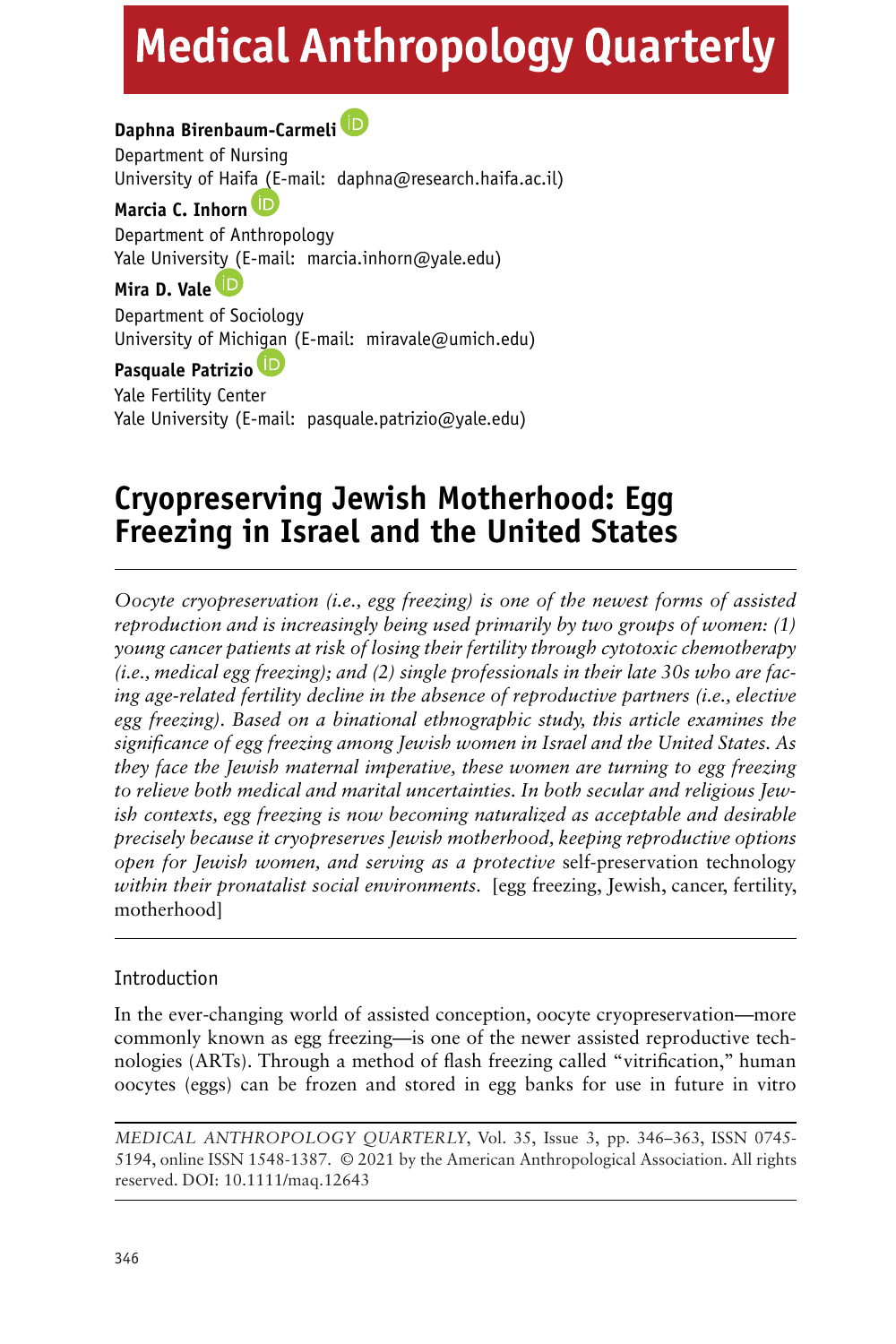fertilization (IVF) cycles. First offered experimentally to young cancer patients, who were at risk of infertility due to chemotherapy (Baysal et al. 2015), the initial success of this new form of fertility preservation led to expanded clinical trials, and eventually, to the approval of egg freezing for healthy women facing age-related fertility decline. Over the past decade, both medical egg freezing (MEF) and elective egg freezing (EEF) have spread globally. A recent International Federation of Fertility Societies' report (2019) shows that egg freezing is being performed "frequently" in over half (52%) of 82 countries surveyed, with most clinics performing both MEF (83%) and EEF (68%).

Israel and the United States were among the first countries to introduce MEF and EEF in IVF clinics after the experimental label was lifted (Inhorn et al. 2018a, 2018b). In 2013, the first year after clinical acceptance in the United States, approximately 5,000 cycles of egg freezing were undertaken. Five years later in 2018, that number had more than doubled to 11,000 cycles, according to the Society for Assisted Reproductive Technology. In Israel, a front-page newspaper headline announced: "The number of women undertaking egg freezing in Israel has risen tenfold in six years" (Efrati 2018). Other Israeli media outlets, as well as gynecologists and Jewish religious authorities, have supported this expansion.

In the Jewish religious realm, egg freezing has been added to the range of reproductive technologies supported by Israel's religious establishment, even across often divided local religious factions. The PUAH Institute, which was founded in 1980 to align ART implementation with Jewish law (*halacha*) (Ivry 2010; Ivry and Teman 2018), has thrown its support behind egg freezing, actively encouraging EEF among single Orthodox women and offering accompaniment to IVF clinics. In its official statement on egg freezing, PUAH explains that EEF may help women who started childbearing "a little later," but who want to build a Jewish family (PUAH Institute 2018). PUAH is active in American Jewish communities as well, offering educational, financial, and emotional support for Jewish Americans using ARTs. As a result, rabbis from several different religious communities now encourage Orthodox single women in their late thirties to freeze their eggs (James 2012). Apparently, religious endorsement has had an effect. According to a recent article in the Jewish newspaper *Forward*, "Jewish women are freezing their eggs more than ever" (Klein 2018). This turn to egg freezing is part of an overall trend documented by the Jewish Fertility Foundation in which American Jewish women use ARTs on average more frequently than American women of other religious backgrounds.

In this article, we examine this recent turn to egg freezing among Jewish women. We suggest that egg freezing is becoming readily naturalized and increasingly normalized in some Jewish circles as both acceptable and desirable, precisely because it *cryopreserves Jewish motherhood*—literally, "freezing fertility in time" for women's future use. Here, we describe the ways in which egg freezing is used to cryopreserve motherhood among Jewish women facing cancer and fertility-threatening medical diagnoses, as well as among primarily heterosexual single women in their late 30s and early 40s, who are facing the so-called fertility cliff (Waldby 2019) but have been unable to find an appropriate reproductive partner. Cryopreserving Jewish motherhood through egg freezing may allow a respite from these medical and social uncertainties. Given that egg freezing is being adopted primarily by unmarried women,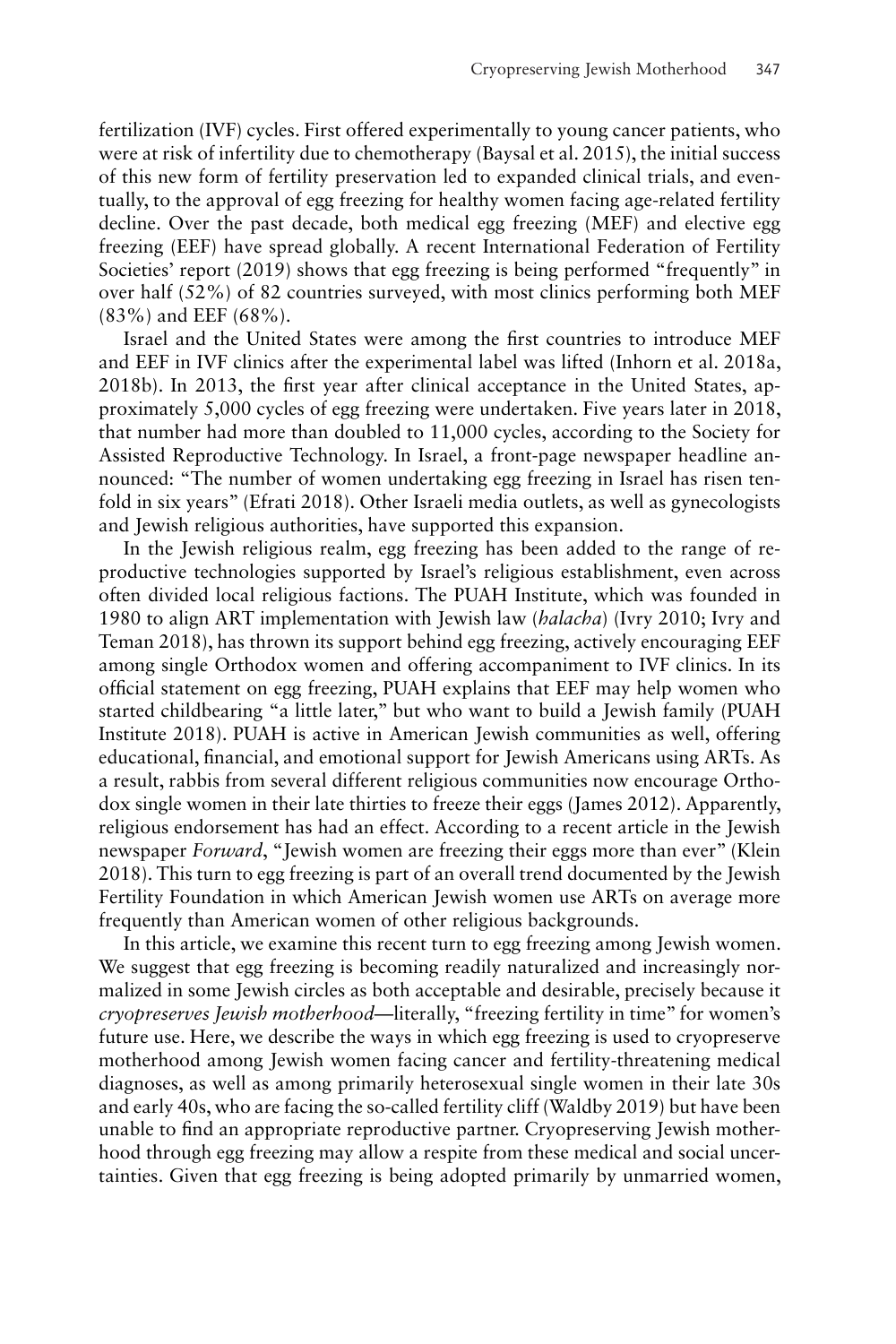we seek to understand single Jewish women's perspectives on egg freezing in relation to their intimate lives and social relations.

In Judaism, reproduction is placed center stage. Thus, novel reproductive technologies that may facilitate the reproduction of the Jewish population are readily embraced (Kahn 2000; Prainsack and Firestine 2005; Remennick 2006). We suggest that Jewish women who embark on egg freezing intend to signal their commitment to the *Jewish maternal imperative*—the religious and social mandate for Jewish women to participate in "reproducing Jews" (Kahn 2000), "embodying (Jewish) culture" (Ivry 2009b), and "birthing a mother" (Teman 2010). The Jewish maternal imperative is seen particularly clearly in Israel—the "land of imperative motherhood" (Remennick 2000)—where the state supports Jewish women's reproduction through many state-subsidized fertility services. Indeed, under some circumstances, the state may subject local Jewish women and couples to various forms of "bio-scrutiny" to ensure that they create the desirable kind of Jewish family, in terms of both physical and genealogical heritage (Weiss 2002: 28–32). This Jewish maternal imperative also involves expectations—and in some circles pressures—to marry, at least among heterosexual women, $<sup>1</sup>$  which is manifest in high marriage rates among Jewish Israelis</sup> and Americans. Under such normative expectations and demands, egg freezing may emerge as a *self-preservation technology* for unmarried Jewish women, protecting not only their fertility, but their very sense of personhood within pronatalist and conjugally oriented local environments.

In this article, we first review the Jewish maternal imperative, as it has been described by a host of anthropologists and other scholars. We then turn to our own binational, comparative study of egg freezing in Israel and the United States, probing the significance of egg freezing for Jewish women in the context of the maternal imperative. Namely, under what circumstances do Jewish women decide to freeze their eggs? What challenges does egg freezing present? How might the experiences of Jewish women living in Israel differ from those in the United States? Finally, how does egg freezing contribute to the Jewish maternal imperative by holding out hope of future motherhood?

# The Jewish Maternal Imperative

Reproduction is revered in Judaism. Ancient and contemporary texts construe childbearing as a pillar of one's personal and social identity, and a vital contribution to Jewish perpetuity. As such, reproduction transcends individuals and acquires a collective moral significance (Fogel-Bijoui 1999; Kahn 2000). Although the biblical commandment to "be fruitful and multiply" applies to men, Jewish identity is transmitted matrilineally, rendering childbearing a major responsibility and life goal for women as well. Most rabbis contend that an infant's Jewishness is defined by the religion of the birth-giving woman—i.e., the womb rather than the genes. However, numerous recent studies, especially by anthropologists (Birenbaum-Carmeli 2009; Hashiloni-Dolev and Triger 2020; Ivry 2009a; Ivry and Teman 2018; Kahn 2000; Nahman 2013; Teman 2010), capture the centrality of genetics in contemporary Jewish reproduction, and thus the prevalent perception that it is important, if possible, to use one's own eggs in conception; egg freezing is designed to accommodate this preference.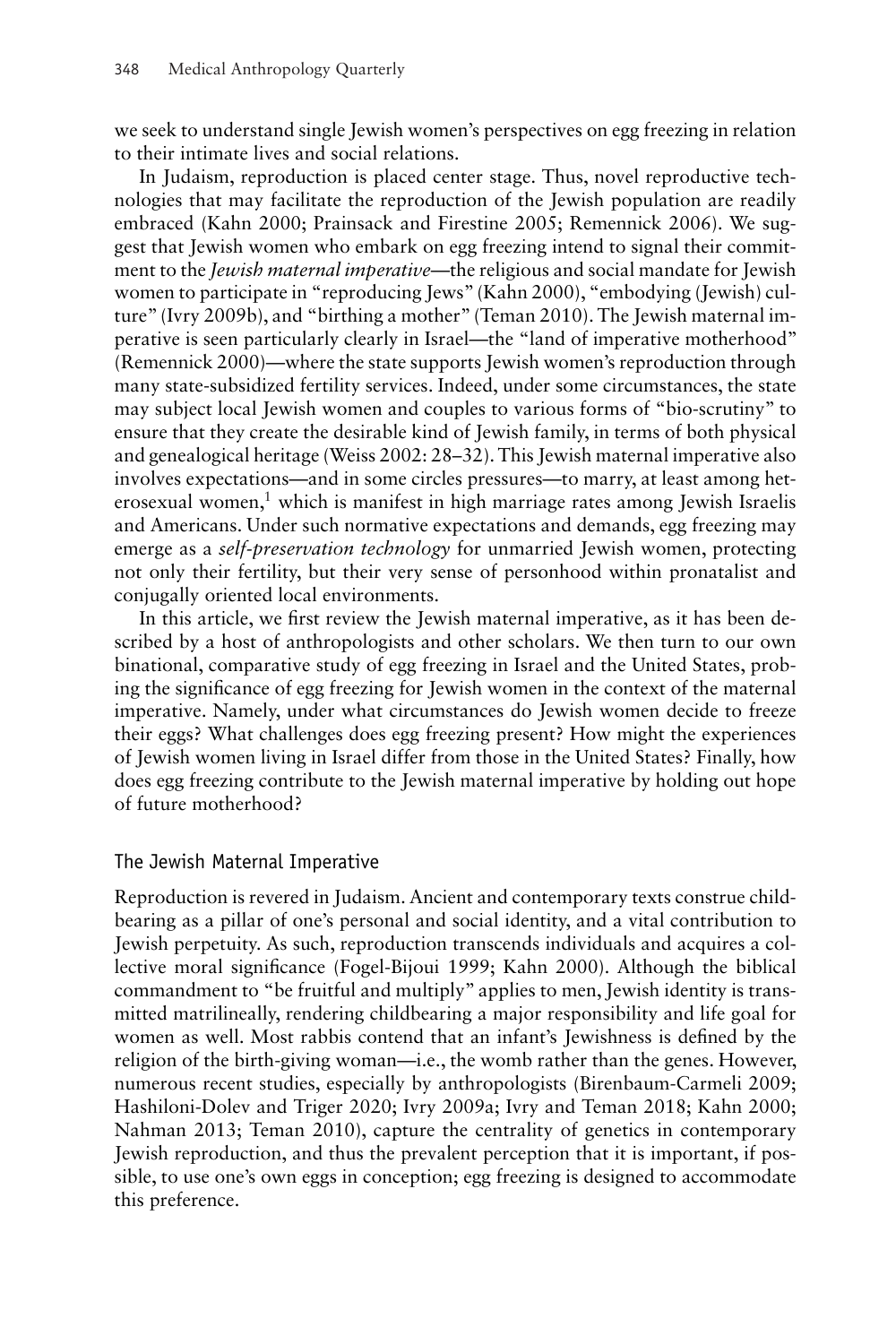In Israel, childbearing has been construed as crucial to the nation-building project (Birenbaum-Carmeli 2004; Ebenstein et al. 2016; Portugese 1998), and as women's main mode of political participation (Berkovitch 1997; Haelyon 2006; Herzog 2002; Lemish and Barzel 2000). As a result, in Israel, Jewish women across all sectors have more children than their counterparts in any industrialized country—at a total fertility rate of 3.17 children per woman, or roughly twice the European average.<sup>2</sup> Among Orthodox Israeli women, the total fertility rate is substantially higher at 6.6 children per woman (Ilan 2020). In some Ultra Orthodox circles, marrying a Jewish man and founding a large family is effectively a prerequisite that becomes a woman's singular life trajectory.

Nonetheless, Jewish couples, including those living in Ultra Orthodox communities in the United States, Europe, and Israel, may apply various family planning practices (Taragin-Zeller 2019) and actively negotiate and resist external reproductive pressures emanating from state or medical authorities (Kasstan 2019; Raucher 2020; Taragin-Zeller and Kasstan 2021). In fact, in some American Jewish circles, voluntary childlessness may be increasing in popularity (Shain 2019; Waxman 2001), although to a lesser extent in Israel (Donath 2011). In the United States since the 19th century, Jewish birth rates have been slightly below those of non-Jewish Americans (Lugo et al. 2013), with a current American Jewish average of 2.1 children per woman versus 2.2 for the United States as a whole. However, this average encapsulates great internal variance, ranging from 1.7 among Reform Jews to 4.1 in Orthodox communities.

Still, within Jewish communities, childlessness is the source of major stigma and suffering for women, overshadowing their accomplishments in other life domains (Remennick 2000). Considering "the right to parenthood" to be a basic human right (Kahn 2000), childless women in Israel have described their condition as a "serious illness." Furthermore, against the background of the Holocaust trauma (Kahn 2000), infertility has been perceived as a "final extinction" for Holocaust survivor families. Not surprisingly then, Jewish women, along with religious authorities, politicians, and professional bodies in Israel, have welcomed all forms of ARTs since the early 1980s, when IVF was first introduced in the country (Birenbaum-Carmeli et al. 2000; Kahn 2000; Nahman 2013; Vertommen 2017). Israel's state-supported IVF policy is the world's most generous, and Israeli women are the world's heaviest users of the technology (Birenbaum-Carmeli 2016). Although infertile women often experience the procedures as deeply agonizing—splitting their bodies and souls, in the hope for a child (Benjamin and Ha'elyon 2002)—many are willing to undergo and repeat intrusive medical interventions (Birenbaum-Carmeli and Dirnfeld 2008), as they themselves largely subscribe to the Jewish maternal imperative, and often view ARTs as the route to happiness (Gooldin 2013).

## The Ethnographic Study: Methods and Participants

Given this background, we undertook a binational study of women in Israel and the United States who had completed at least one cycle of egg freezing. Between June 2014 and August 2016, women were recruited from seven IVF clinics, four in the United States (New Haven, CT; New York, NY; Baltimore, MD/Washington, DC; and San Francisco Bay/Silicon Valley, CA) and three in Israel (Tel-Aviv and Haifa).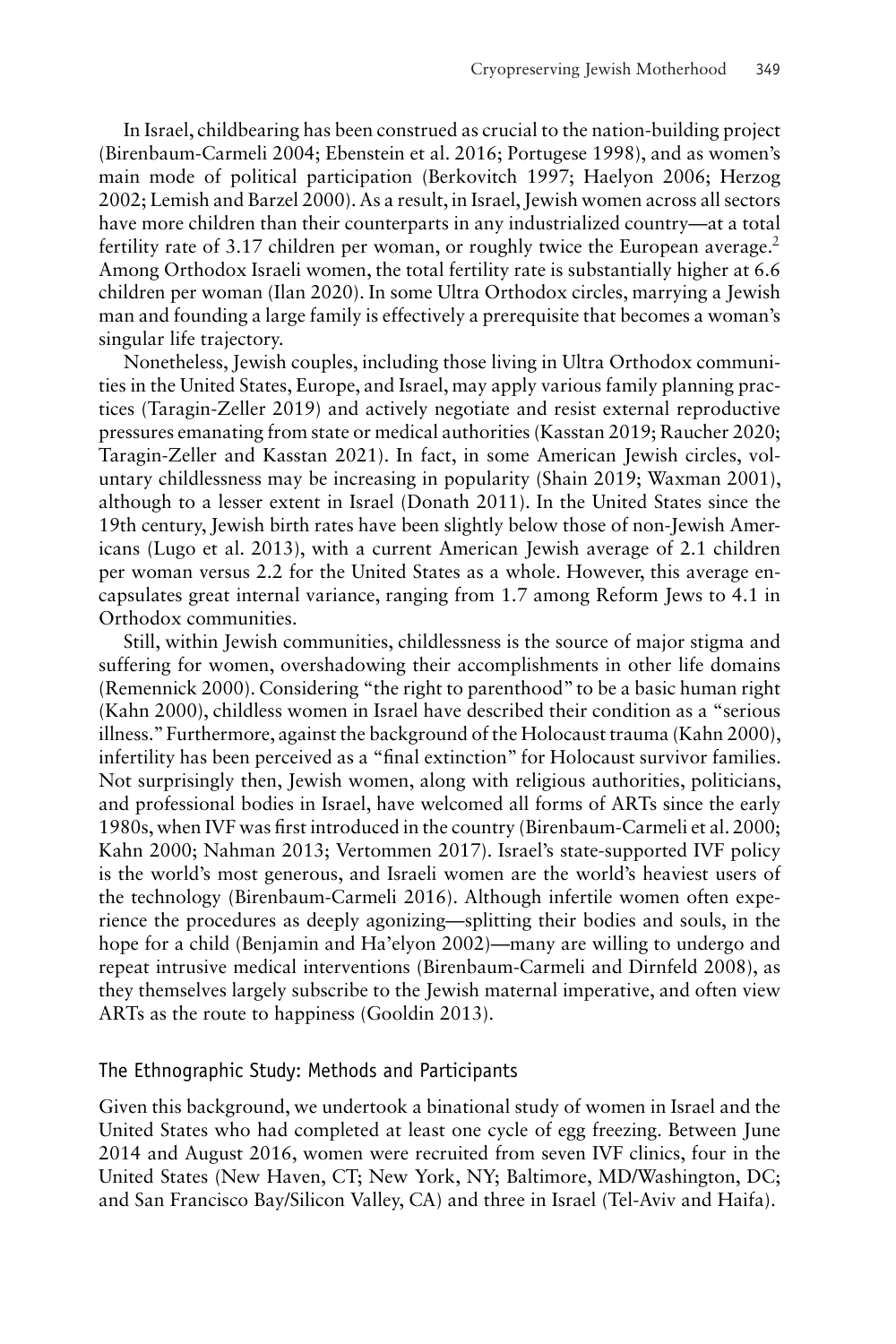In the U.S. IVF clinics, study flyers were posted, emailed, or given directly to women during their appointments. In Israel, clinic staff invited women by phone to take part in the study. Women who volunteered for the study were asked to sign written informed consent forms, agreeing to a confidential, audio-recorded interview. The research protocol was approved by Institutional Review Boards at the researchers' universities and the ethics committees of each collaborating clinic.

Ethnographic interviews usually lasted about one hour, ranging from one-half hour to more than two hours. Interviews were conducted in a variety of locations, including IVF clinics and women's or researchers' offices, as well as cafes, libraries, and other public settings. The researchers used an identical semi-structured, openended interview guide, which, in Israel, was translated into Hebrew, the language of the intervieews. All women were asked a brief set of sociodemographic and reproductive history questions, followed by an open-ended interview in which women were invited to share their egg freezing stories. Women often led the interviews, describing their life circumstances at the time of egg freezing, their primary motivations, their perceptions and experiences of undergoing egg freezing, and their support systems and financing in place. In addition, women were asked about egg freezing outcomes, their plans for egg disposition, and finally, reproductive plans, hopes, and recommendations.

Women often volunteered highly detailed accounts of egg freezing to the first and second authors, who are medical anthropologists with years of experience interviewing ART patients. The American anthropologist interviewed all of the American participants, while the Israeli anthropologist interviewed the Israeli women. Completed interviews were transcribed verbatim by trained research assistants, including the third author, who was a member of the U.S. research team. In Israel, interview transcripts were translated into English by a professional translator. Interview transcripts were then uploaded into a qualitative data software program (Dedoose) for thematic analysis. Detailed case summaries of each interview were also written, and sociodemographic data on study participants were compiled.

Of the total of 195 EEF and MEF patients in the study, 71 women (47 Israelis,  $3\,24$ ) Americans), or more than one-third, were Jewish. Most of the Israeli Jewish women were secular, but four self-defined as Orthodox and eight as traditional or religious. In Israel, most women were of Ashkenazi (i.e., European) origin, although about one-quarter were of Mizrahi (i.e., Middle Eastern) or mixed ethnic origins. Israeli MEF users were more diverse, with all ethnic groups being equally represented. In the United States, Jewish women were overrepresented at 16% of the total study population, even though Jews represent only 2.2% of the U.S. population. Two American women were converts, but the rest had been born into Ashkenazi-origin Jewish families, including two Orthodox women. Altogether, 14 of the study's participants, or 20%, self-defined as religiously observant.

All women completed at least one cycle of egg freezing. Most of the MEF patients were facing cancer or cancer-related diagnoses. Compared to women undertaking EEF, they: (1) pursued MEF at younger ages (29.3 on average); (2) froze fewer eggs (nine on average); (3) had completed less education (usually bachelors' degrees); (4) were less advanced in their careers; and (5) often came from less affluent families than EEF users, who pay for the technology on their own. In general, EEF users in both countries: (1) pursued EEF at older ages (36.4 on average); (2) froze more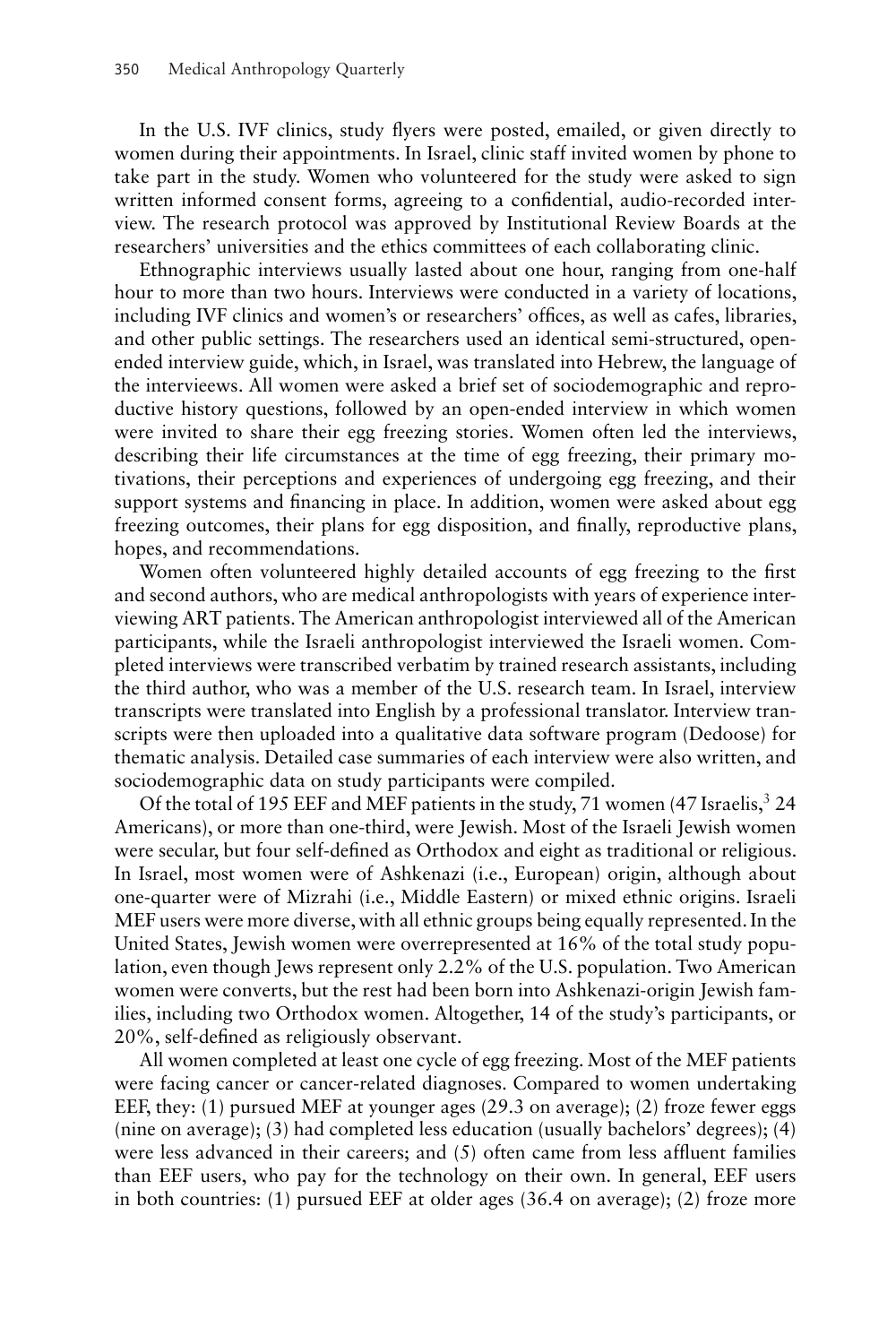eggs (14 on average), sometimes through repeated cycles; (3) were highly educated (masters' degrees and beyond); (4) were generally well established in their careers, in health care, the sciences, business, law, education, and the arts, among others; and (5) were relatively affluent by virtue of their careers and sometimes their family backgrounds.

Across these two groups, however, women shared similar concerns. First, all women were attempting to prevent their future infertility—a concern that ran across the two categories. Second, over 90% of the participants were single. In what follows, we explore factors complicating relationship formation and stability, not only among women facing cancer, but also among 30-something Jewish women facing age-related fertility decline. In such cases, egg freezing may provide a "technomedical fix" (Martin 2010) to social problems lying well beyond Jewish women's individual control.

#### Medical Egg Freezing among Jewish Women

Young women whose medical diagnoses put them at risk of future infertility are increasingly offered MEF (Baysal et al. 2015; Bourlon et al. 2020). Cancer patients scheduled for cytotoxic chemotherapy, as well as women with fertility-threatening medical conditions, including autoimmune disorders, severe endometriosis, and particular genetic profiles, are all candidates for MEF (American Society for Reproductive Medicine 2013).

One genetic condition that is especially relevant to Jewish women involves BRCA mutations, which are substantially more prevalent among women of Ashkenazi Jewish descent and place carriers at an increased risk of both breast and ovarian cancers, sometimes at an early age (Rose et al. 2016; Struewing et al. 1997). Women who are BRCA positive are often referred for prophylactic surgical removal of the fallopian tubes, ovaries, and breasts to prevent future cancer. Since the advent of egg freezing, BRCA carriers are also being referred for MEF, with the goal of fertilizing and implanting BRCA-mutation-free embryos in the future (Birenbaum-Carmeli et al. 2016).

Although testing for BRCA mutations has not become routinized in Israel, where prenatal genetic testing is considered part of good parenting (Hashiloni-Dolev 2007; Ivry 2009a, 2009b; Remennick 2006; Weiss 2002), BRCA mutations do receive media attention (Howard 2019), suggesting that these mutations may eventually be added to the list of "Jewish diseases" caused by hereditary pathology. Recently, recommendations for cost-effective screening protocols among Ashkenazi Jewish women have been published (Manchanda et al. 2017), and mutation carriers are increasingly being offered MEF prior to prophylactic ovary and tube removal (Birenbaum-Carmeli et al. 2016).

In our study, 16 Jewish women—five in the United States and 11 in Israel underwent MEF, at average ages of 32.8 in the United States and 27.7 in Israel. In the United States, three of the five women had BRCA mutations. One of these women, Leah,<sup>4</sup> an Orthodox Jewish woman, had learned about her BRCA positivity "by mistake" when she undertook a 23andMe at-home genetic test. Leah's physician confirmed the BRCA results and diagnosed her with BRCA2-positive breast cancer. Following her oncologists' recommendation, she underwent MEF and had 11 eggs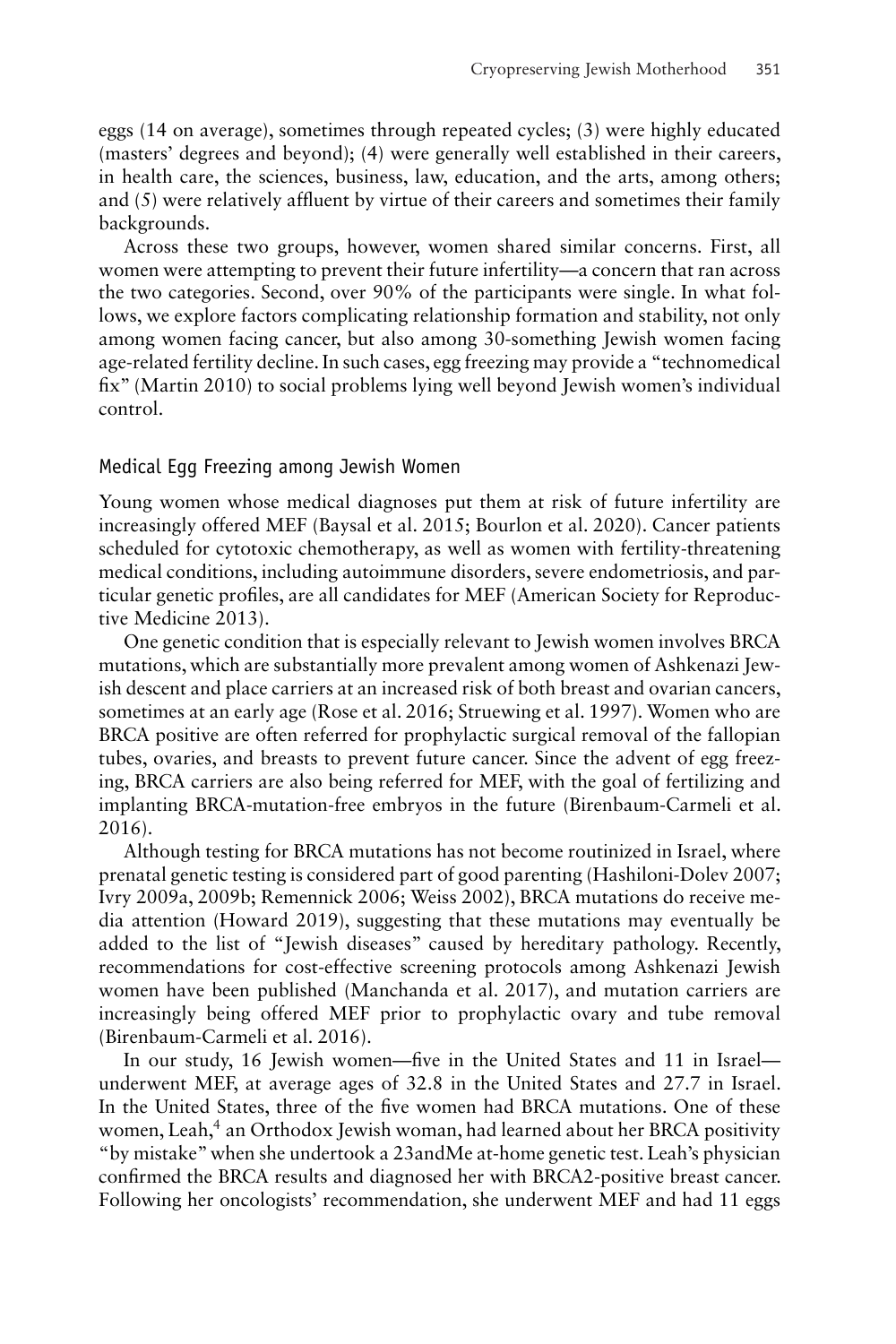stored prior to a double mastectomy and chemotherapy. Leah explained, "I'm glad I did it, because it's one less thing to have to worry about." After Leah's diagnosis, numerous members of her extended family also underwent BRCA testing, with several learning that they were BRCA positive. This new knowledge turned Leah into something of a BRCA activist. As she explained, this activism was also related to reproduction:

Ashkenazi Jews have a 1 in 40 chance of having a BRCA mutation, versus 1 in 400 in the non-Jewish population. … So my mission is to bring everybody in the Jewish community to get tested for BRCA mutations, because they all have their heads in the sand and don't want to know. But I think my story shows how important it is to know. But there are people who won't say, in the Jewish community, who won't say the word "cancer." They call it "that illness."… So cancer has an extra kind of stigma to it. … And people don't want to know, because when you tell people [as an unmarried person], then you don't get set up on dates. So, do you tell? When do you tell somebody? Do you tell a potential spouse?

Leah's concerns over cancer and its potential effect on future marriage and motherhood were relevant for secular Jewish women as well. Two American women, Joan and Ellen, were 33 and 32, respectively, when they learned they were BRCA positive and were advised to have their ovaries removed—Joan by age 40, Ellen by age 35. Joan had already undergone a double mastectomy and could not bear the thought of having her ovaries removed while she was still unmarried. "When you have your boobs cut off, you're not feeling super sexy," she explained, "and you're not sure how people will react." While feeling very insecure about her marriageability, Joan still felt optimistic about her future motherhood, because of the 11 eggs she had stored: "I'm so lucky that I could do [MEF]. … The fact that [the eggs] were harvested when I was 34 is a good thing. [So] even if I have my ovaries and my tubes taken out, you know … that's what the egg insurance is."

In Israel, the 11 women in the study who undertook MEF did so following a cancer diagnosis. All were keen to pursue MEF, even if delaying chemotherapy to undergo the procedure somewhat increased the risk to their health and survival. For example, Moriah, an Orthodox teacher, was diagnosed with cancer at 24. Her uncle immediately referred her to a fertility preservation expert, to "first take care of my fertility." Due to her urgent need for cancer treatment, Moriah undertook MEF with minimal hormonal stimulation, resulting in three stored eggs and several cryopreserved ovarian tissue segments.<sup>5</sup> Moriah linked her MEF with Jewish history, when she stressed that the egg retrieval took place on *Tish'a be'av*, the Day of Atonement for the destruction of the ancient Temple.

Despite her life-threatening disease, Moriah remained anxious about her fertility. Having completed her MEF, she begged her oncologist to cancel a course of chemotherapy to reduce the damage to her ovaries. When the oncologist refused and suggested that she might adopt a child in the future, Moriah was appalled, saying, "I want my *own* children." She also insisted that she must use her future husband's sperm, even though she was unpartnered at the time of MEF. In retrospect, Moriah regretted she had not undertaken another MEF cycle and preserved more eggs: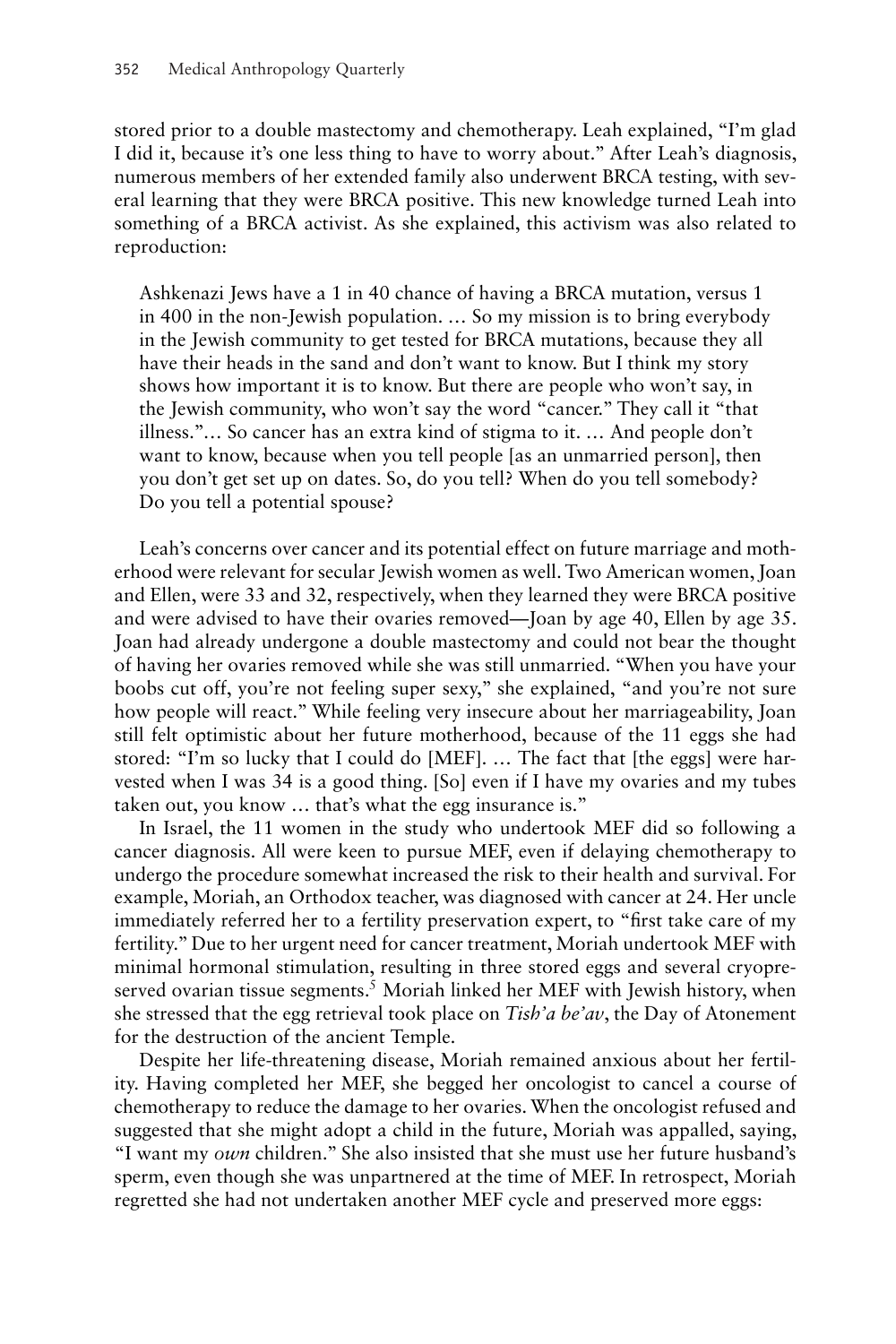Today, when young women ask for my advice, I tell them to do *everything* beforehand, everything, everything they possibly can … [for] terrible and challenging as this disease is, if you survive it, it's over. But your fertility stays with you. … I kept telling my doctor that for me, it wasn't over… until I give birth.

Two years after she had completed her cancer treatment, Moriah started seeing Saul. When she brought up the subject of fertility, Saul, an Orthodox man, felt compelled to consult with a rabbi, because the subject had halachic implications. Moriah recalled: "It tortured us, that fertility might force us apart." The rabbi sought scientific assessments of the likelihood of conception by cryopreserved eggs and ovarian tissues. When the doctor affirmed that "he sees the chances as very high and that he's very optimistic," the rabbi gave his blessing and the couple married. Their baby was born less than two years later.

The centrality of childbearing as a component of womanhood went beyond religiously observant women. Indeed, childbearing was described as central by all the Jewish MEF patients in both Israel and the United States. In Israel, strong state support of the technology was conveyed by its public funding for cancer patients (Inhorn et al. 2018c). But even in the United States, where most insurers do not cover MEF, Jewish women in the study were determined to preserve their motherhood potential through MEF. As Ellen, who was BRCA positive, explained:

I'm fighting with my insurance company right now. I paid out of pocket \$18,000 for it. I borrowed money from my dad and saved a bunch and put some on a credit card and paid for that. Right. Because the doctors … have recommended getting my ovaries or my fallopian tubes removed at 35 to avoid ovarian cancer. … And that's part of the reason I wanted to get my eggs frozen—to ensure that I could have children one day.

Even though Ellen was secular, her ideal was to marry a Jewish man and create a BRCA-free Jewish family. Her maternal desire was strengthened by the fact that BRCA-related cancers had killed multiple members of her father's family. Indeed, for Ellen and all of the Jewish women in our study who were facing cancer diagnoses and BRCA mutations, MEF was their "hope technology" (Franklin 1997), cryopreserving their potential motherhood while waiting for a brighter future.

#### Elective Egg Freezing among Jewish Women

In a social climate where reproduction is both a personal and community project, Jewish women are generally expected to marry—ideally, to a Jewish man—and raise children. This was articulated most clearly by some of the American women in our study, who, as part of a religious minority group, conveyed how their Jewishness affected their marriage and motherhood desires and prospects. At the age of 31, Clara, a PhD psychologist, explained why she had volunteered to participate in an EEF clinical trial before she married: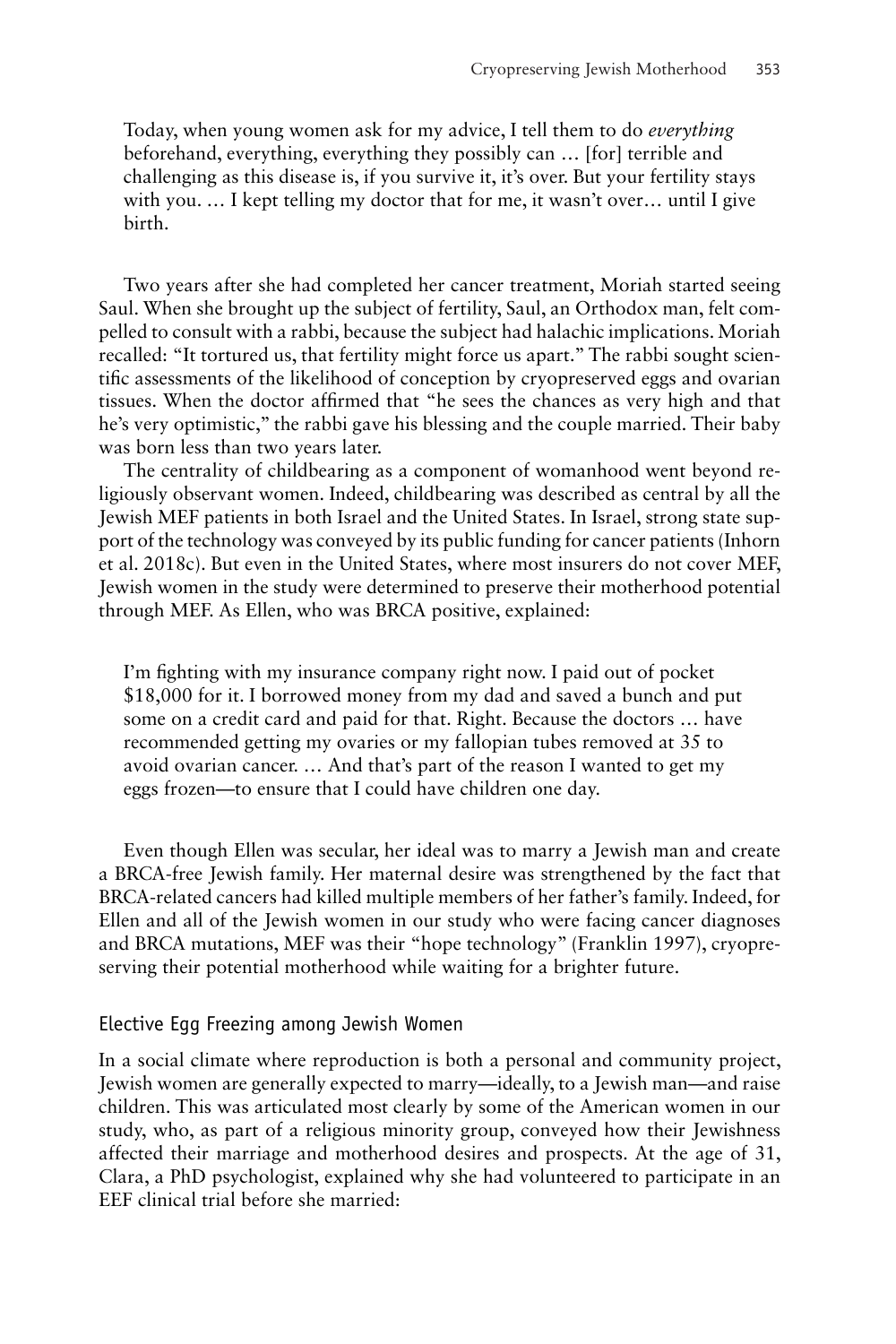My anxiety was so high about it. I felt this pressure to meet someone. And at that point I was much more involved in the Jewish community, so I think the pressure was even more intense, because that's sort of what it means to be a successful Jew. It's all about having kids and family. And so my anxiety was very high, and it was getting in the way. I was really [thinking about] my own family of origin, and I was just really anxious about it.

Indeed, marriage rates among Jews remain high. In the United States, Jews marry more than their counterparts in any other religion (except for Hindus and Mormons) (Lugo et al. 2013). In Israel, marriage rates exceed the average of every other industrialized country by nearly 50%.6 Given this Jewish marriage priority, the level of "singleness" in our study—94% among MEF patients and 90% among women pursuing EEF—was striking. Lack of a reproductive partner was particularly pronounced for the latter group, who comprised three-quarters of our study subjects (55 out of 71 women, or 77%). Most of these single Jewish women were highly educated professionals in their late 30s (aged 36.4 on average) when they undertook EEF.

In an overview of the sociodemographic factors underlying EEF, Inhorn et al. (2018a) underscored a growing global gender education gap leading to a scarcity of university-educated men (Birger 2015). The education gap may be a particular problem for Jewish women in the United States, who are more highly educated than non-Jewish women, non-Jewish men, and, increasingly, as women's educational level rises, Jewish men as well (Hartman and Hartman 2009). Whereas the modal degree for non-Jewish White Americans is a high school diploma, the modal degree for Jewish women is a bachelor's degree (Lugo et al. 2013). Furthermore, American Jewish women are four times as likely to have completed a post-graduate degree than the broader population of White American women (Barack Fishman 2015; Hartman and Hartman 2009).

The difficulty of finding an educated male partner was highlighted primarily by the American Jewish women in this study. For example, Livia, a PhD scientist working for the federal government, described the Washington, DC, dating scene in this way:

There's a huge imbalance. … I mean, I must have been on over one hundred dates. And I think maybe five of the men—maybe—had any sort of professional degree. … A couple of guys were stupid enough to insult my job! [laughing] I think that's part of why I've been single for a long time, and I'm older now, and I'm less willing to compromise.

Similarly, Gail, living in California's Silicon Valley, joked: "I'm still hoping that the miracle … the spaceship will land, the bright guy will walk out. But I've been on so many goddamn date lists, I've met everyone in California!" Another woman, Jessica, a successful realtor, had not met a suitable partner in numerous online dating sites, including JDate.com, which advertises itself as "the #1 Choice for Jewish Singles." Thus, she had spent \$22,000 of her own savings for two EEF cycles and was now contemplating approaching a professional matchmaker. She laughed: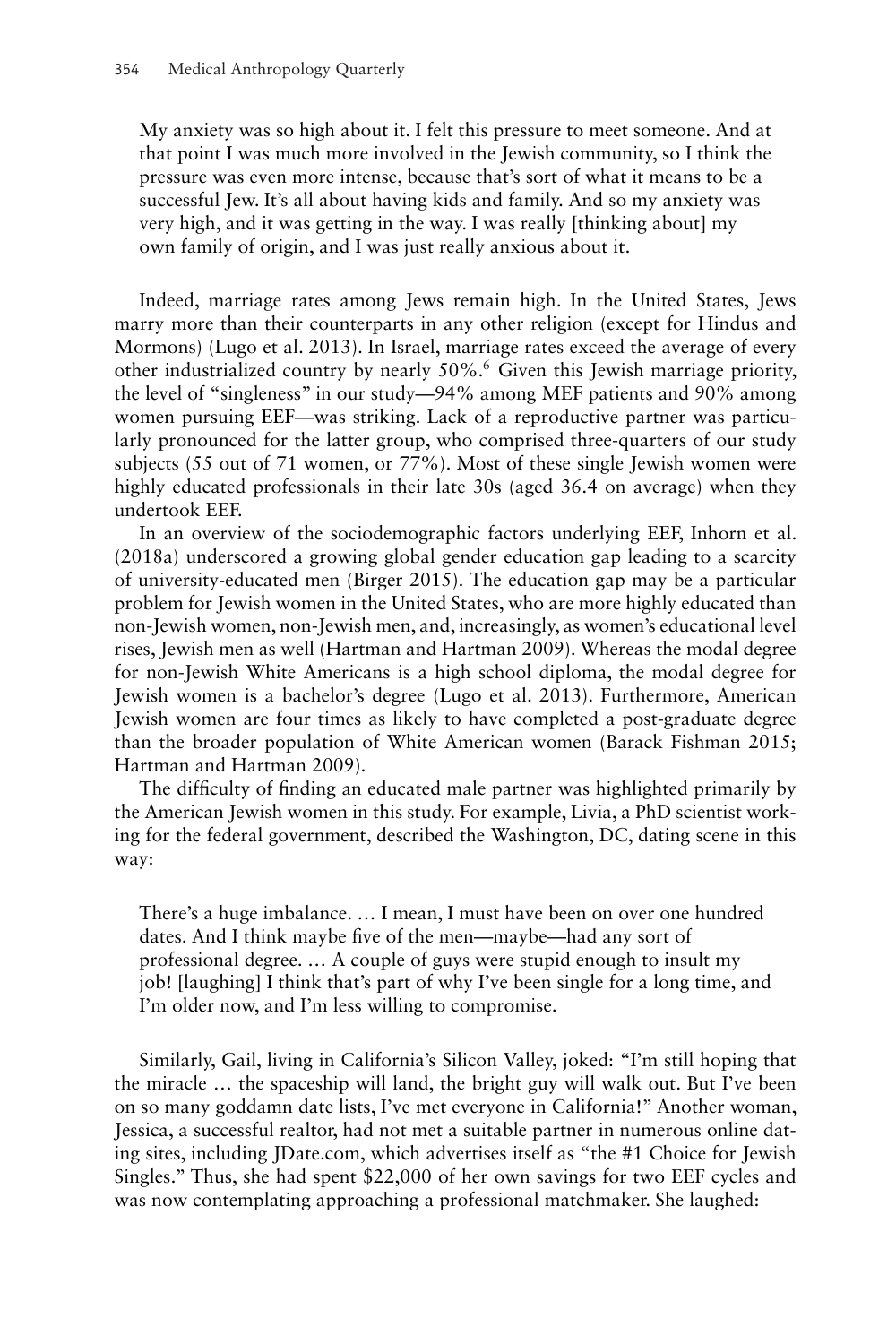Whatever! I have already paid \$22,000 for something, and now I'm paying to like find a husband! Not that there's anything wrong with it. But it completely counters anything that my friends have done or anything I know, where you meet someone naturally, you have a kid, and like, great! You know? And I don't know if I feel defeated, empowered, or otherwise by the egg freezing thing, in and of itself—having to go through it and paying that and whatever. And then the same thing with potentially doing that in a matchmaking setting.

Nearly half of the Jewish American particpants—nine out of 19—had once been in serious relationships with men, hoping that they would marry. But relationships had broken up either because the men were not willing to commit to marriage and parenthood, or the women decided not to settle for a relationship that did not feel equal, educationally or otherwise. For example, Sally spent nearly a decade with a partner who she had parted from at 37, explaining:

I didn't really respect him. … I kind of cared about him and he was a really good friend, but I was always looking for someone else. … I guess the biological clock turned on when I was 37, and when … I realized again, I didn't want to be with this guy, I said, "It's time to freeze my eggs."

Women's decisions to leave unfulfilling relationships were found in Israel as well. Liat, a 40-year-old Israeli senior manager, was in a relationship from the age of 15 to 25. Once they decided to marry and started preparing for the wedding, she felt that "it doesn't suit me, and I left." Liat reflected:

I don't regret this. … I was mainly interested in my self-development. … But it's so strange that I've rolled into this situation, without a partner, without children. … All my life I was certain I'd be a young mother and that I'll have four kids. I was certain I'll have four kids.

A hope for large families was frequently mentioned by Israeli women, whether religious or secular. Even women in their late 30s still hoped to create normative families of three, four, or more children. Zillah, for instance, was hoping to have six children. "Everyone tells me that children are joy," Zillah explained. "I've wanted children ever since I was a child." The only Israeli women who envisioned having "a child," in the singular, were those who were single mothers or who were contemplating it.

Yet, such strong maternal desires were not felt by every Israeli woman who opted for EEF. For example, Sveta, a 38-year-old physician who had migrated from Eastern Europe to Israel at age 28, said she waited "to stand on my own feet, first of all, not to depend on anyone" before starting to look for a partner at age 30. Years later, Sveta undertook EEF, even though she was not keen on having children. The procedure yielded only three eggs, but Sveta was not planning another cycle. Rather she said to her brother, "At worst, I've wasted US\$4,000." Reflecting on her reproductive doubts, Sveta described a visit to her home country, where she was shocked to hear women say that they "don't enjoy children" and do not plan to have any.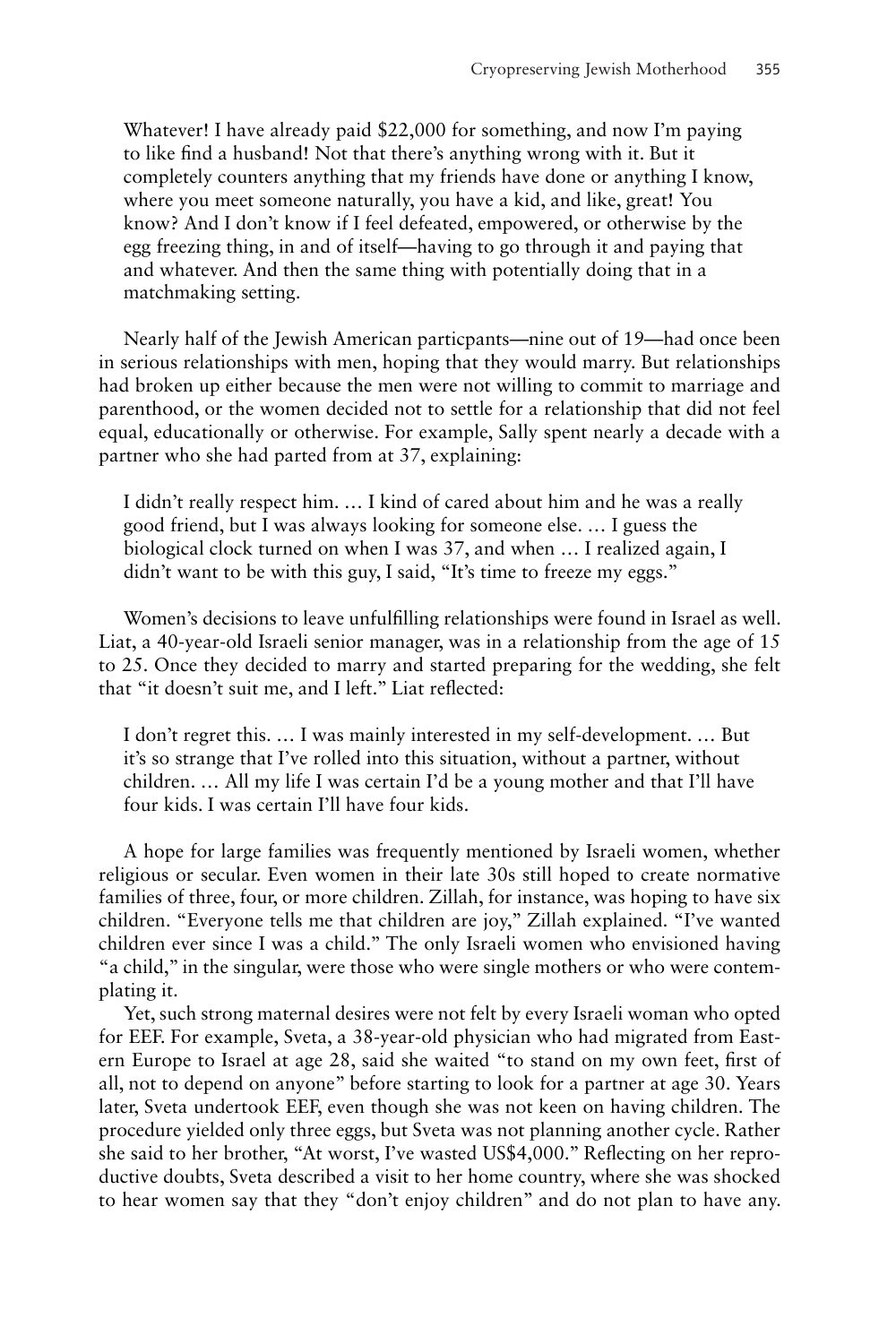Although relieved to hear this alternative perspective, Sveta kept struggling with the surrounding Israeli pronatalism, thinking "I should see a psychologist, for at some point I say to myself: 'What's wrong with you that you don't want children?'"

Jewish pronatalism dominated Sharon's account as well. A 40-year-old Israeli research scientist, Sharon parted from her boyfriend "when he started talking about children. I said to myself, 'No way!' And this is how the relations started to end." Yet, in her description of her eventual road to EEF several years later, she focused on her pronatalist surroundings: "My younger sister was pregnant. My cousins, too, have children. … All of a sudden, there are children everywhere. … My ex-boyfriend has also married." Thus, at age 37, still unsure whether she wanted children, Sharon undertook three EEF cycles. When she told friends and relatives, their unanimous response was: "Why freeze? Why not make a baby finally?" Sharon paid US\$14,000 half an average Israeli annual income—for her EEF.

Although EEF's funding was a major challenge in both countries, it stirred more negative reactions and dispute among Israeli women. Comparing EEF's private funding policy to the state-mandated public funding of MEF and IVF, Israeli women, who had paid \$US4,000–7,000 per EEF cycle out of pocket, were divided. All the women accepted the MEF/EEF division as valid. Some women agreed with the differential funding policy, viewing EEF as a nonmedical private endeavor that is rightly self-funded. Other women, however, claimed that given Israel's exceptional support of fertility treatments—with funding of IVF for practically every woman and MEF for cancer patients—the lack of EEF funding was actually sidelining the needs of reproductively older women and penalizing single women for deviating from the hegemonic life course script and for being socially responsible. Rose, a 37-year-old manager who undertook EEF a year earlier and was expecting a child as a single mother (via donor insemination), was furious about the policy:

The state should fund egg freezing. There are many women, well-educated women, who say: "I will not have children until I can support them."… And here stands an Orthodox woman, who keeps bearing children … and she gets this whole treatment for fifty dollars, because for her, it's not egg freezing but IVF, and this does get funded! And this demoralizes the woman who works full time and encourages the one who doesn't!! … It is *so* frustrating.

Without state funding, many of the Israeli women in our study could ill afford EEF. Of the 36 Israeli participants who had undertaken EEF—all of whom were highly educated, full-time workers—over half (19 of 36) had the procedure fully (17) or partly (2) funded by their parents. In the United States, at US\$10,000–15,000 per cycle and with annual storage fees of US\$500–1,500, EEF is twice as expensive as in Israel and is normally not covered by health insurance.<sup>7</sup> Nonetheless, with two exceptions, the Jewish American women in this study managed to cover their EEF by themselves, drawing on savings, salaries, or a random source, such as savings from a college game show or Jewish raffle winnings. Two women had used inheritances from their grandmothers to perpetuate their maternal lineages. One such woman, Eileen, reflected: "This is what Nana would want me to do. I'm going to go ahead and do this and not feel bad about it."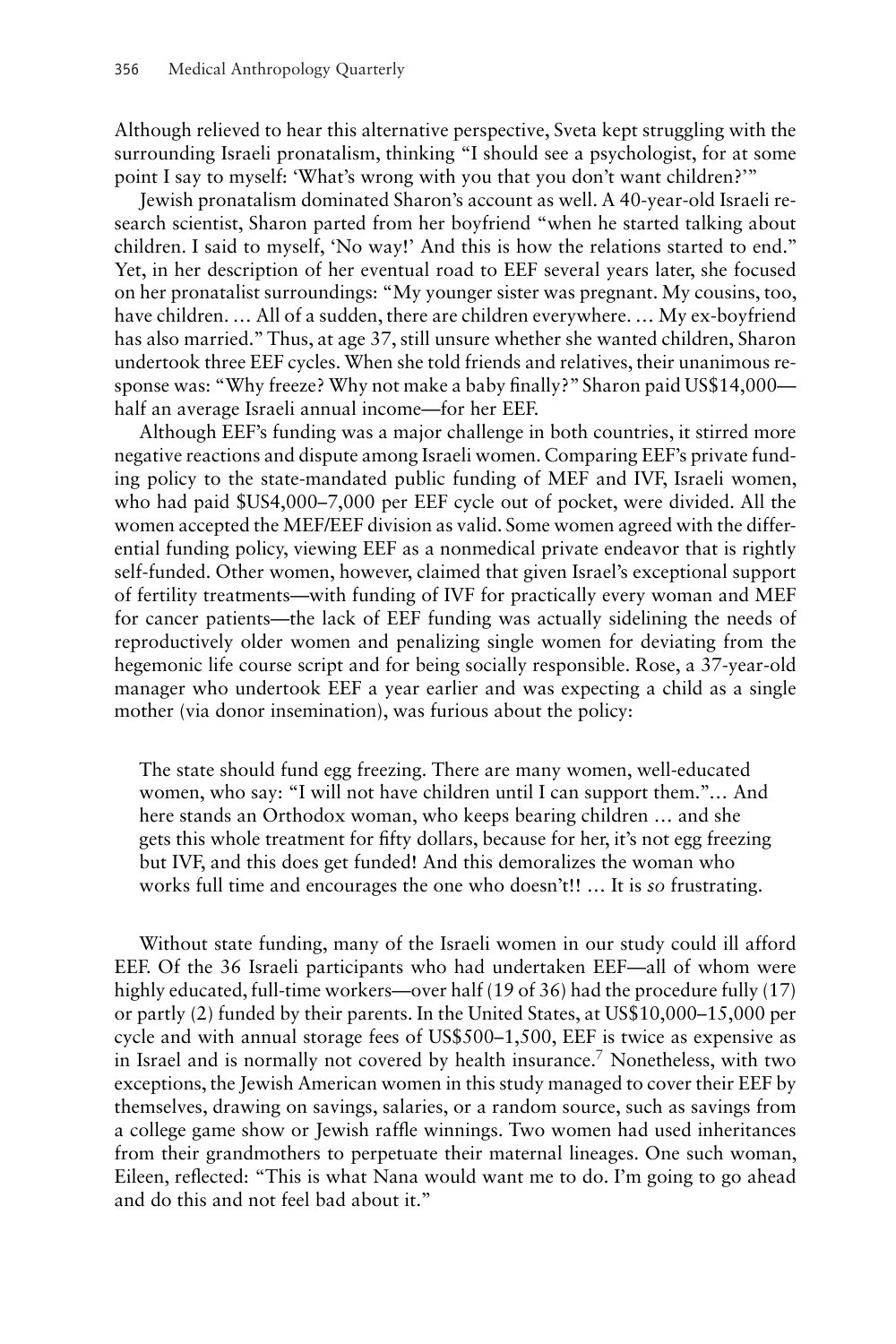Relatives' support went well beyond finance, lending significance to EEF as a "family affair." Some Israeli women saw their parents as their main partners in the EEF process. Libi, age 38, first learned about EEF from her 78-year-old father, who encouraged her to undertake it and eventually covered the entire expense. Another woman, Ella, a 38-year-old Israeli divorced mother of a daughter, was urged by her parents to undertake EEF so that she could have another child in the future. Ella's parents paid for the procedure and accompanied her to the main clinic appointments as well as to the egg retrieval surgery. Other parents were present as "role models" of happy marriages and family lives. In the United States, several women mentioned close relationships with their fathers, who had always supported them emotionally and financially. One physician, Alice, who described her relationship with her recently deceased father as "very, very, very, very, very strong," said that any future husband would have to be "somebody who was going to be an amazing, amazing father like, … you know, one-tenth of what my dad was. They had to be something special."

Within this family- and child-oriented world, numerous women in our study described EEF as "empowering," even "tremendously empowering," a "good option," an "investment in the future," an "insurance policy," a "safety net," and an "immediate relief"—one designed to "reduce pressure," "prevent regrets," "provide peace of mind," "buy time," and make a woman "feel more in control."Nonetheless, many women also acknowledged that EEF was "no guarantee," "not the be all and end all," "maybe a whole lot of nothing," or, in Gail's ironic depiction, "a very, very expensive torture system!" Rhona, a career coach who froze her eggs at 41, dwelled on the fortitude required to undertake EEF, explicitly tying it to Jewish motherhood: "Being Jewish, you're from this tough Russian stock, so I did it [EEF]. But I mean, it's not a joke. … I'm sure that people get emotional when you talk about this, you know. I *so* much want to be a mom."

## Conclusion

Despite such ardent desires for children on the part of women like Rhona, only eight of 71 (11%) of these Jewish women had materialized the Jewish maternal imperative by the end of our study. They were all Israelis, three MEF patients and five EEF users. All three MEF patients were religious women who viewed childbearing as a central life goal. Once married, each of the three tried to conceive immediately and ultimately did so without using their frozen eggs. $8$  Still, they viewed the technology favorably and recommended it for other Jewish women. Five Israeli women who had undertaken EEF had become mothers by the time of their interviews—two religious women who had married, and three single women who had opted for solo motherhood and conceived through donor insemination. Although none of these women had used their frozen eggs, they each considered EEF an important interim step on the road to motherhood. The religious women who married viewed EEF as a source of calm that had possibly eased their subsequent partnering. The secular women described their EEF experience as a preliminary, moderate encounter with the option of assisted conception.

In the U.S. portion of the study, no Jewish woman had married or become pregnant.9 Only one woman, Lara, had used her 16 frozen eggs, spending a grand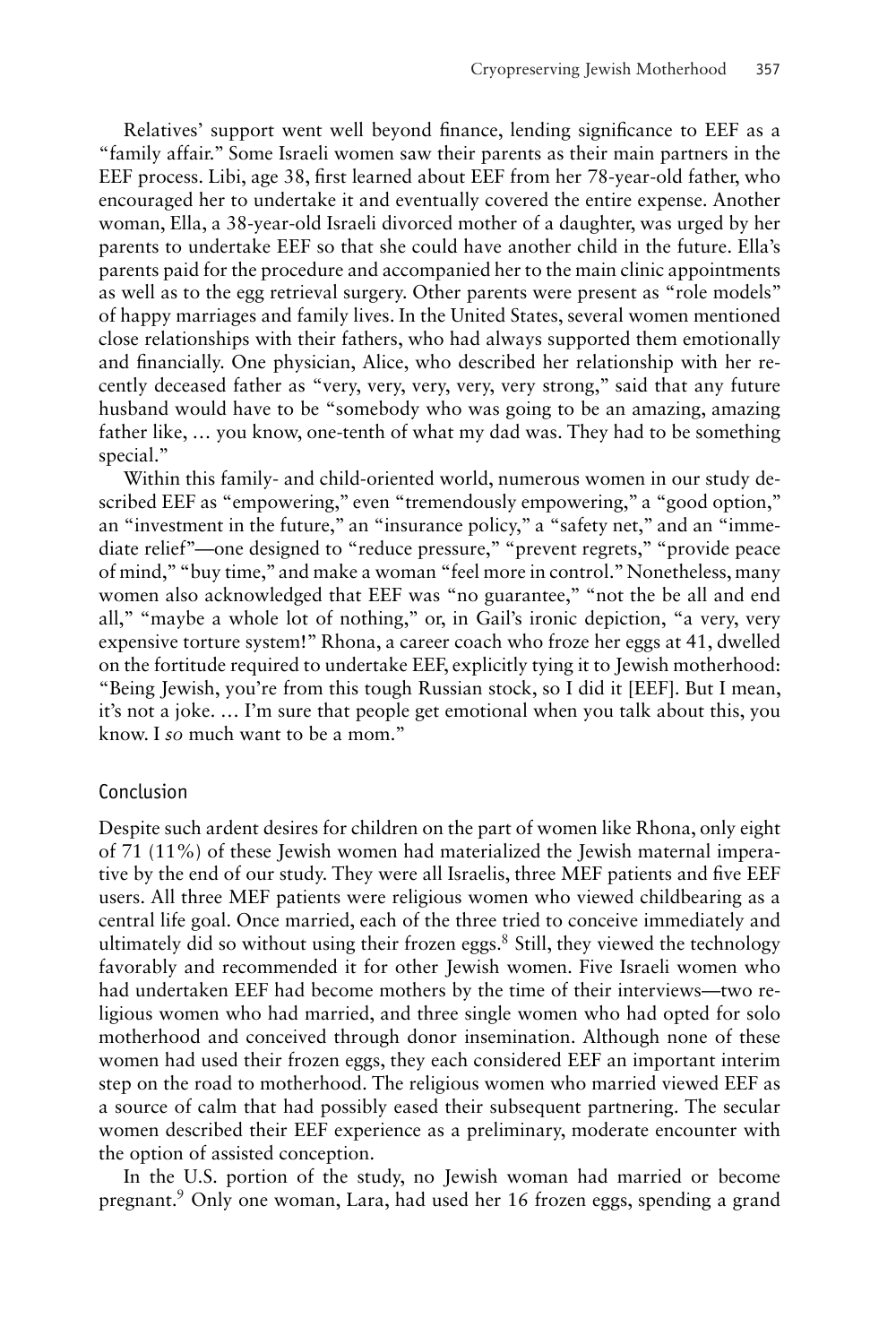total of \$150,000 on multiple IVF attempts, but to no avail. As the only child of a Holocaust survivor, Lara took pride in having tried her best to become a mother even without a partner—to bear grandchildren for the father she loved.

We suggest that for the Jewish women in the study, egg freezing represented a proactive step, one that embodied their participation in the Jewish family- and childcentered ethos. In Jewish pronatalist environments, unmarried and childless women may exist in a liminal state of "otherhood," not motherhood, as described poignantly by the single and involuntarily childless Jewish American author Melanie Notkin (2014). Although many of our interlocutors acknowledged that the desired life scenario of marrying a Jewish man and bearing Jewish children might not materialize, these Jewish women were willing to invest energy, as well as substantial personal and family resources, in a costly strategy to preserve their remaining fertility potential.

Cryopreserving Jewish motherhood in this way is also a technological concession to problematic gendered fault lines in which Jewish women's educational achievement has significantly outstripped men's, particularly in the United States, where highly educated women face a significant dearth of marital partners (Inhorn et al. 2018a, 2018b). Thus, marriage—the normal prerequisite to childbearing in Jewish society—now involves a challenging search for an equal partner, who will be invested in marriage and family building. Some American women in this study said that they knew many single Jewish women in this partnership predicament. As Alice, single at 38 exclaimed, "All the Jewish girls of my age in this area are doing egg freezing!"

In the absence of reproductive partners, the allure of egg freezing in Jewish familycentered settings is in cryopreserving one's fertility over the long haul. Indeed, in Israel, a woman who has undertaken EEF at age 37 can use her cryopreserved eggs until she turns 55. For those 18 years, she is still a "potential mother" and can explore possibilities of partnering, marriage, single motherhood, or none of the above. In the meantime, egg freezing serves as a form of social capital that can be—and often is—presented to men on dates, with men invariably welcoming this information, according to women in the study. As such, EEF, especially when announced and explained to others, is a vehicle of participation in Jewish marriage- and child-centric communities.

As shown in other recent studies, most women who undertake MEF or EEF are single and are pursuing this fertility preservation strategy to hold open the possibility of future genetic motherhood (Baldwin 2019; Brown and Patrick 2018; Carroll and Kroløkke 2018; Inhorn et al. 2018a, 2018b, 2018c; van de Wiel 2020; Waldby 2019). However, Jewish women face the additional pronounced normative expectation to "reproduce Jews" (Kahn 2000) and become Jewish mothers for all of the reasons described above. Pronatalist religious pressures to pursue egg freezing appear to be emerging in other contexts as well, as shown for some Muslim and observant Christian women (Inhorn et al. 2020). Thus, future studies of egg freezing must be conducted in multiple national and religious contexts to assess how religious moralities and community-based social pressures factor into single women's "quests for conception" through egg freezing (Inhorn 2020). Such studies will also contribute to the rich anthropological scholarship on the symbolic importance and value of eggs to women's reproduction, begun by Emily Martin (1987, 1991) and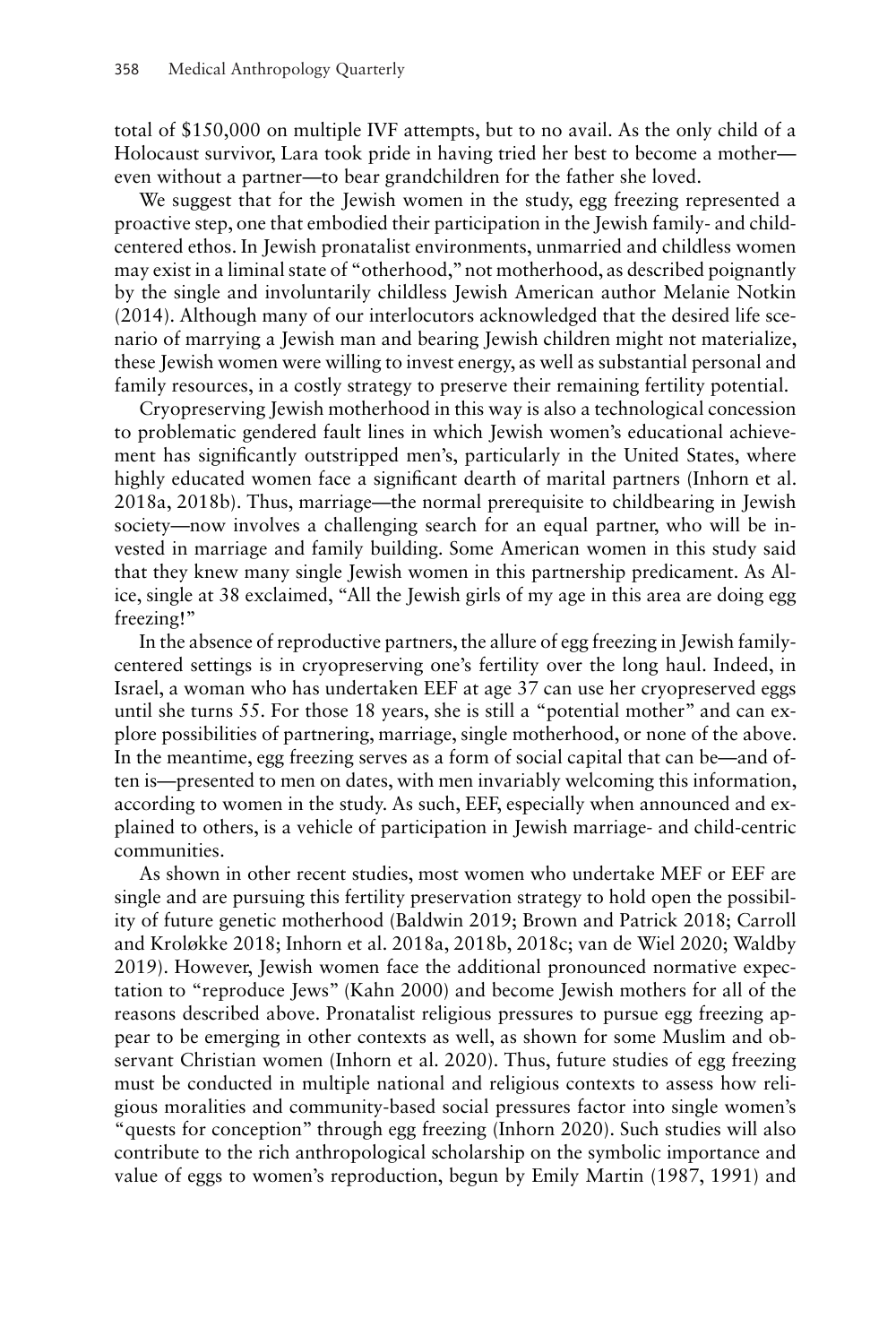carried forward by anthropologists working in numerous global settings (see Inhorn and Birenbaum-Carmeli 2008 and Inhorn 2020 for overviews).

In conclusion, for Jewish women, egg freezing is not just a new "hope technology" (Franklin 1997). It is also a "self-preservation technology" being used by women who wish to retain a sense of normative fertility and hold open the possibility of future motherhood in a world that cherishes childbearing and valorizes the Jewish mother as the fount of Jewishness.

## Notes

*Acknowledgments*. The authors would like to thank Jennifer DeChello, Jeannine Estrada, Rose Keimig, Sandee Murray, Tasha Newsome, and Ruoxi Yu for various forms of editorial, study recruitment, and transcription assistance. The authors are also grateful for the study support provided by our colleagues Martha Dirnfeld, Arik Kahane, Dror Meirow, Hila Raanani, and Daniel Seidman in Israel, and Joseph Doyle, Norbert Gleicher, and Lynn Westphal in the United States. This study was funded by the U.S. National Science Foundation, BCS-1356136, PI Marcia C. Inhorn and Co-PI Pasquale Patrizio.

1. Births out of wedlock are rare in Israel—5–8% versus the average of 40% in other Organization for Economic Cooperation and Development states. However, as shown in Susan Martha Kahn's (2000) pathbreaking ethnography, *Reproducing Jews: A Cultural Account of Assisted Conception in Israel*, religious authorities condone the use of ARTs for single and lesbian women as part of the larger state project to "reproduce Jews." In this study, one Israeli woman who had undergone EEF was a lesbian. All the rest were heterosexual

2.<https://data.oecd.org/pop/fertility-rates.htm>

3. One woman was an Israeli Druze, who undertook MEF before cancer treatment. Because she was not Jewish, she is not included in any of the descriptive statistics presented here.

4. All names are pseudonyms.

5. Moriah was one of three Israeli women to be offered ovarian tissue freezing in addition to egg freezing.

6. [http://www.oecd.org/social/family/SF\\_3\\_1\\_Marriage\\_and\\_divorce\\_rates.pd.](http://www.oecd.org/social/family/SF_3_1_Marriage_and_divorce_rates.pd)

7. Even MEF for cancer patients is not routinely covered by health insurance in the United States (see Inhorn et al. 2018c).

8. All three of these women became pregnant using frozen ovarian tissue, a form of fertility preservation available clinically in Israel at the time, but rarely in the United States.

9. Two American women became pregnant and the mother of daughters after the study was completed. They reached out independently to the second author to share the good news.

# References Cited

American Society for Reproductive Medicine. 2013. Mature Oocyte Cryopreservation: A Guideline. *Fertility and Sterility* 99: 37–43.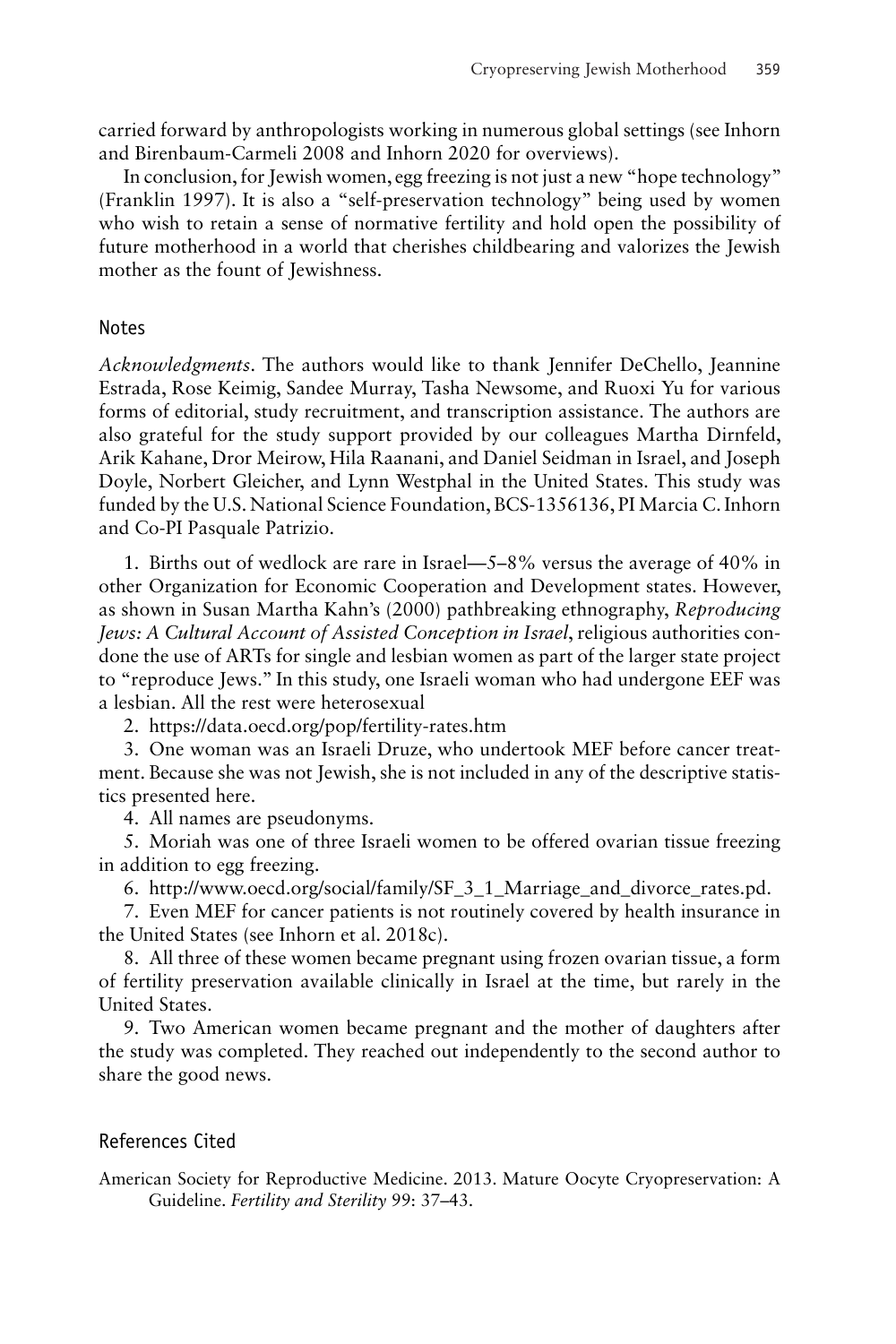- Baldwin, K. 2019. *Egg Freezing, Fertility and Reproductive Choice: Negotiating Responsibility, Hope and Modern Motherhood, Emerald Studies in Reproduction, Culture and Society*. Bingley, UK: Emerald Publishing Limited.
- Barack Fishman, S. 2015. Gender in American Jewish Life. In *American Jewish Year Book 2014: The Annual Record of the North American Jewish Communities*, edited by A. Dashefsky and I. Sheskin, 91–131.American Jewish Year Book. Cham, Israel: Springer International Publishing.
- Baysal, Özlem, L. B., C. C. M. Beerendonk, S. A. E. Postma, J. IntHout, C. M. Verhaak, D. D. M. Braat, and W. L. D. M. Nelen. 2015. Decision-making in Female Fertility Preservation Is Balancing the Expected Burden of Fertility Preservation Treatment and the Wish to Conceive. *Human Reproduction* 30: 1625–34.
- Benjamin, O., and H. Ha'elyon. 2002. Rewriting Fertilization: Trust, Pain, and Exit Points. *Women's Studies International Forum* 25: 667–78.
- Berkovitch, N. 1997.Motherhood as a National Mission: The Construction of Womanhood in the Legal Discourse in Israel. *Women's Studies International Forum* 20: 605–19.
- Birenbaum-Carmeli, D. 2004. "Cheaper than a Newcomer": On the Social Production of IVF Policy in Israel. *Sociology of Health and Illness* 26: 897–924.
- Birenbaum-Carmeli, D. 2009. The Politics of "The Natural Family" in Israel: State Policy and Kinship Ideologies. *Social Science & Medicine* 69: 1018–24.
- Birenbaum-Carmeli, D. 2016. Thirty-five Years of Assisted Reproductive Technologies in Israel. *Reproductive Biomedicine & Society Online* 2: 16–23.
- Birenbaum-Carmeli, D., Y. S. Carmeli, and R. Cohen. 2000. Our First "IVF Baby": Israel and Canada's Press Coverage of Procreative Technology. *International Journal of Sociology and Social Policy* 20: 1–38.
- Birenbaum-Carmeli, D., D. E. Dagan, and S. Gatengo-Modiano. 2016. Preferences Regarding Fertility Preservation in Israeli Young Breast Cancer Patients. In *Emerging Reproductive Health Technologies in the Middle East and North Africa*, edited by L. L. Wynn and A. M. Foster, 71–86. Nashville: Vanderbilt University Press.
- Birenbaum-Carmeli, D., and M. Dirnfeld. 2008. In Vitro Fertilisation Policy in Israel and Women's Perspectives: The More the Better? *Reproductive Health Matters* 16: 182– 91.
- Birger, J. 2015. *Date-onomics: How Dating Became a Lopsided Numbers Game*. New York: Workman Publishing.
- Bourlon, M. T., A. Anazodo, T. K. Woodruff, and E. Segelov. 2020. Oncofertility as a Universal Right and a Global Oncology Priority. *JCO Global Oncology* 6: 314–16.
- Brown, E., and M. Patrick. 2018. Time, Anticipation, and the Life Course: Egg Freezing as Temporarily Disentangling Romance and Reproduction. *American Sociological Review* 83: 959–82.
- Carroll, K., and C. Kroløkke. 2018. Freezing for Love: Enacting "Responsible" Reproductive Citizenship through Egg Freezing. *Culture, Health & Sexuality* 20: 992–1005.
- Donath, O. 2011. *From Me Onward: Opting for Voluntary Childlessness in Israel*. Tel Aviv: Hakibbutz Hameuchad.
- Ebenstein, A., M. Hazan, and A. Simhon. 2016. Changing the Cost of Children and Fertility: Evidence from the Israeli Kibbutz. *The Economic Journal* 126: 2038–63.
- Efrati, I. 2018. The Number of Women Who Undertake Egg Freezing in Israel Has Risen Ten Fold within Six Years. *Ha'aretz*, February 6. [https://www.haaretz.co.il/news/health/](https://www.haaretz.co.il/news/health/.premium-1.5790949) [.premium-1.5790949.](https://www.haaretz.co.il/news/health/.premium-1.5790949)
- Fogel-Bijoui, S. 1999. Families in Israel: From the Family to Post-modernism. In *Sex, Gender, Politics*, edited by D. Izraeli, A. Friedman, H. Dahan-Kalev, H. Herzog, M. Hasan, H. Naveh, and S. Fogel-Bijoui, 107–66. Jerusalem: Hakibutz Hameuchad.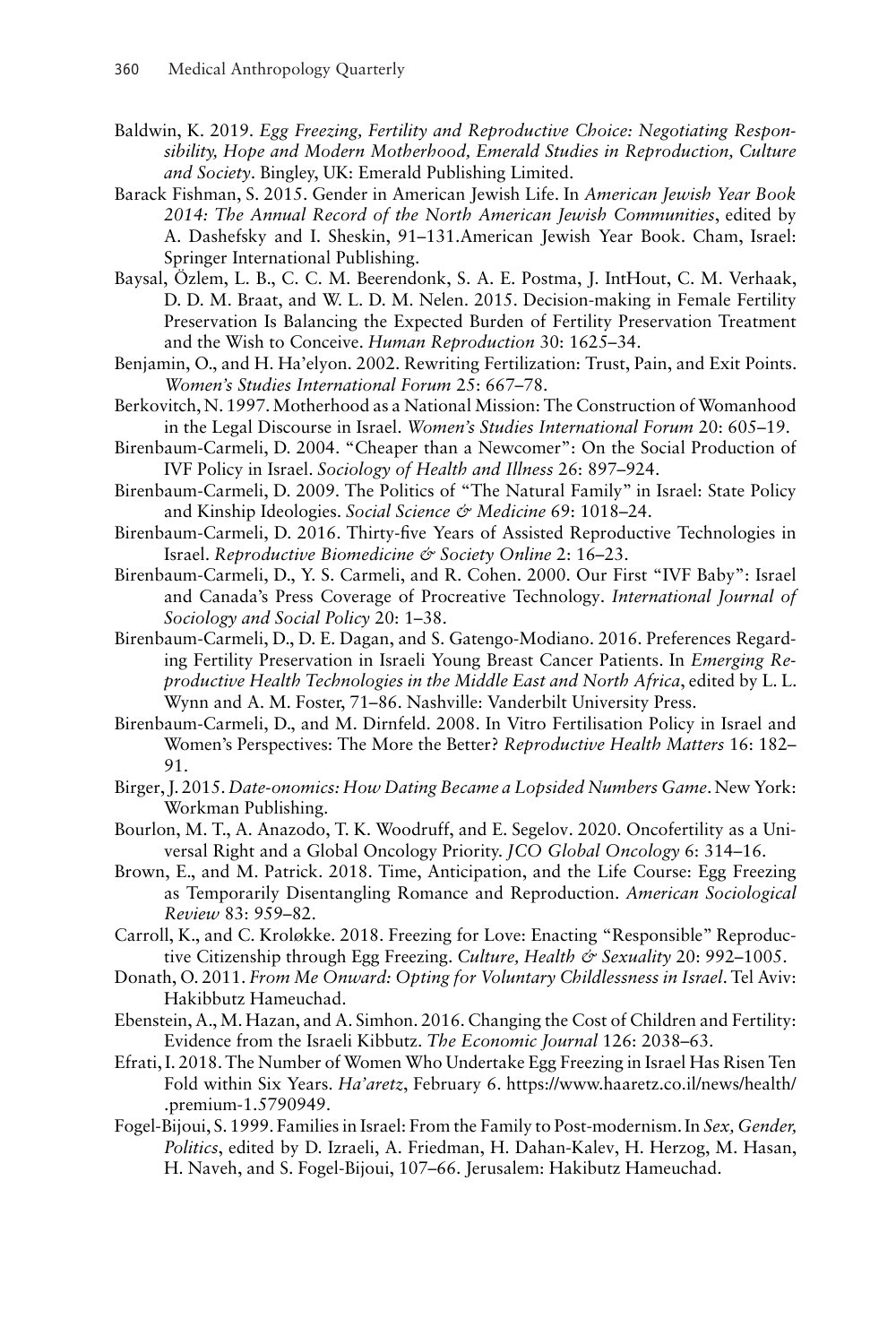- Franklin, S. 1997. *Embodied Progress: A Cultural Account of Assisted Conception*. New York: Routledge.
- Gooldin, S. 2013. "Emotional Rights," Moral Reasoning, and Jewish–Arab Alliances in the Regulation of in-Vitro-Fertilization in Israel: Theorizing the Unexpected Consequences of Assisted Reproductive Technologies. *Social Science & Medicine* 83: 90–98.
- Haelyon, H. 2006. "Longing for a Child": Perceptions of Motherhood among Israeli-Jewish Women Undergoing In Vitro Fertilization Treatments. *Nashim: A Journal of Jewish Women's Studies and Gender Issues* 12: 177–202.
- Hartman, H., and M. Hartman. 2009. *Gender and American Jews: Patterns in Work, Education, and Family in Contemporary Life*. Waltham, MA: Brandeis University Press.
- Hashiloni-Dolev, Y. 2007. *A Life (Un)Worthy of Living: Reproductive Genetics in Israel and Germany.* International Library of Ethics, Law, and the New Medicine. New York: Springer Netherlands.
- Hashiloni-Dolev, Y., and Z. Triger. 2020. The Invention of the Extended Family of Choice: The Rise and Fall (to Date) of Posthumous Grandparenthood in Israel. *New Genetics and Society* 39: 250–70.
- Herzog, H. 2002. Knowledge, Power, and Feminist Politics. In *Reflection of a Society*, edited by H. Herzog, 269–93. Tel Aviv: Ramot Publication.
- Howard, J. 2019. More Women Should Be Assessed for BRCA Mutations, New Recommendations Say. *CNN*, August 20. [https://www.cnn.com/2019/08/20/health/](https://www.cnn.com/2019/08/20/health/brca-mutation-cancer-risk-recommendation-study/index.html) [brca-mutation-cancer-risk-recommendation-study/index.html](https://www.cnn.com/2019/08/20/health/brca-mutation-cancer-risk-recommendation-study/index.html)
- Ilan, S. 2020. "Due to Mistake, the Central Bureau of Statistics Has Added Half a Child to Orthodox Women. Calcalist. December 21. [https://www.calcalist.co.il/local/articles/](https://www.calcalist.co.il/local/articles/0,7340,L-3882992,00.html) [0,7340,L-3882992,00.html](https://www.calcalist.co.il/local/articles/0,7340,L-3882992,00.html)
- Inhorn, M. C. 2020. Where Has the Quest for Conception Taken Us? Lessons from Anthropology and Sociology. *Reproductive Biomedicine & Society Online* 10: 46–57.
- Inhorn, M. C., and D. Birenbaum-Carmeli. 2008. Assisted Reproductive Technologies and Culture Change. *Annual Review of Anthropology* 37: 177–96.
- Inhorn, M. C., D. Birenbaum-Carmeli, J. Birger, L. M. Westphal, J. Doyle, N. Gleicher, D. Meirow, M. Dirnfeld, D. Seidman, A. Kahane, and P. Patrizio. 2018a. Elective Egg Freezing and Its Underlying Socio-demography: A Binational Analysis with Global Implications. *Reproductive Biology and Endocrinology* 16: 70.
- Inhorn, M. C., D. Birenbaum-Carmeli, M. D. Vale, and P. Patrizio. 2020. Abrahamic Traditions and Egg Freezing: Religious Women's Experiences in Local Moral Worlds. *Social Science & Medicine* 253: 1–10.
- Inhorn, M. C., D. Birenbaum-Carmeli, L. M. Westphal, J. Doyle, N. Gleicher, D. Meirow, M. Dirnfeld, D. Seidman, A. Kahane, and P. Patrizio. 2018b. Ten Pathways to Elective Egg Freezing: A Binational Analysis. *Journal of Assisted Reproduction and Genetics* 35: 2003–11.
- Inhorn, M. C., D. Birenbaum-Carmeli, L. M. Westphal, J. Doyle, N. Gleicher, D. Meirow, H. Raanani, M. Dirnfeld, and P. Patrizio. 2018c. Medical Egg Freezing: How Cost and Lack of Insurance Cover Impact Women and Their Families. *Reproductive Biomedicine & Society Online* 5: 82–92.
- International Federation of Fertility Societies. 2019. International Federation of Fertility Societies' Surveillance (IFFS) 2019: Global Trends in Reproductive Policy and Practice, 8th ed. *Global Reproductive Health*. 4: e29.
- Ivry, T. 2009a. The Ultrasonic Picture Show and the Politics of Threatened Life. *Medical Anthropology Quarterly* 23: 189–211.
- Ivry, T. 2009b. *Embodying Culture: Pregnancy in Japan and Israel*. New Brunswick, NJ: Rutgers University Press.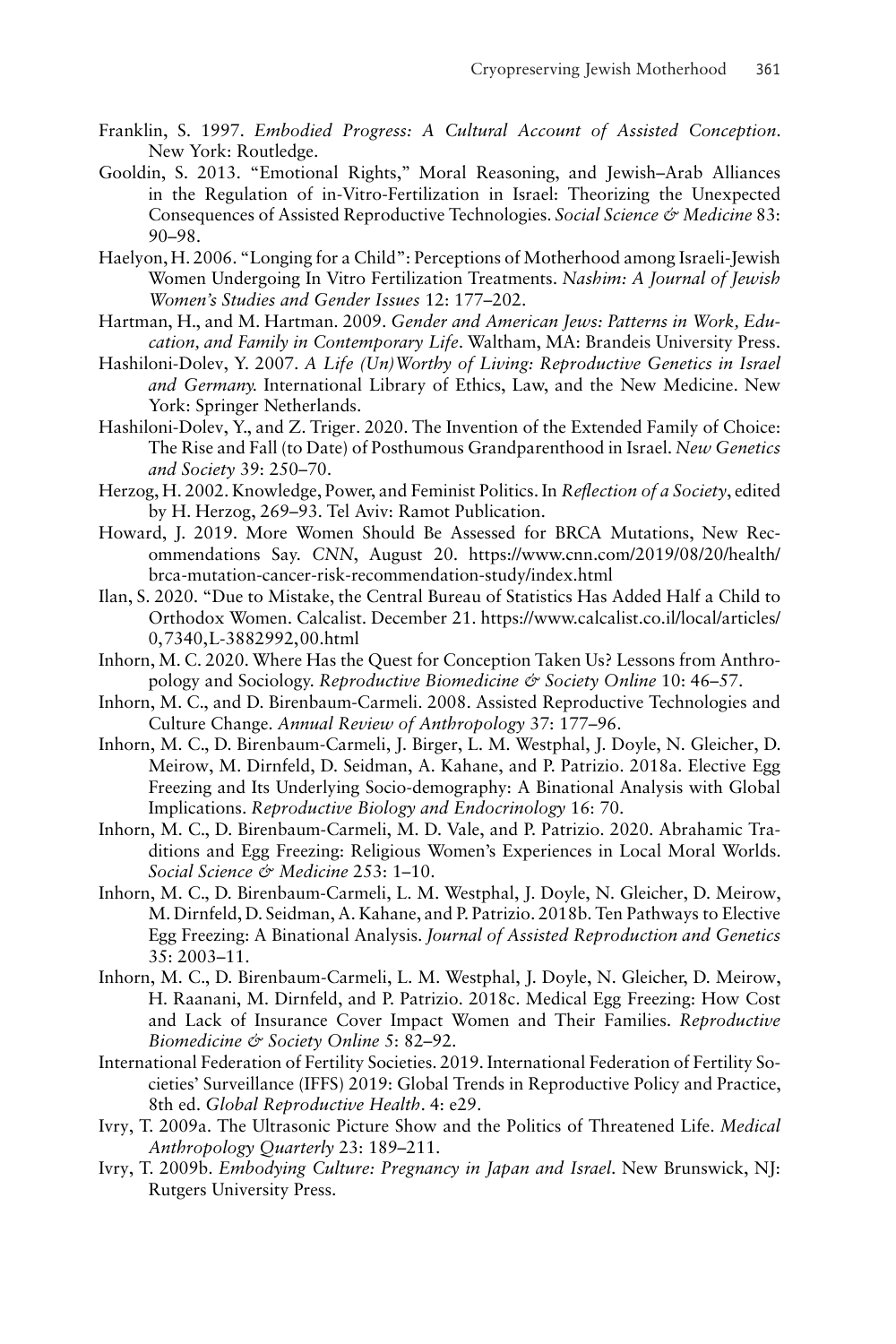- Ivry, T. 2010. Kosher Medicine and Medicalized Halacha: An Exploration of Triadic Relations among Israeli Rabbis, Doctors, and Infertility Patients. *American Ethnologist* 37: 662–80.
- Ivry, T., and E. Teman. 2018. Pregnant Metaphors and Surrogate Meanings: Bringing the Ethnography of Pregnancy and Surrogacy into Conversation in Israel and Beyond. *Medical Anthropology Quarterly* 32: 254–71.
- James, S. Donaldson. 2012. "Rabbis Urge Single, Orthodox Women to Freeze Eggs at 38." ABC News. September 7. [https://abcnews.go.com/Health/](https://abcnews.go.com/Health/rabbis-urge-single-orthodox-women-freeze-eggs-age/story?id=17185321) [rabbis-urge-single-orthodox-women-freeze-eggs-age/story?id=17185321](https://abcnews.go.com/Health/rabbis-urge-single-orthodox-women-freeze-eggs-age/story?id=17185321)
- Kahn, S. M. 2000. *Reproducing Jews: A Cultural Account of Assisted Conception in Israel*. Durham: Duke University Press.
- Kasstan, B. 2019. *Making Bodies Kosher: The Politics of Reproduction among Haredi Jews in England*. New York: Berghahn.
- Klein, A. 2018. Jewish Women Are Freezing Their Eggs More than Ever—And Think You Should Too. *The Forward*, April 7. [https://forward.com/news/398281/](https://forward.com/news/398281/jewish-women-are-freezing-their-eggs-more-than-ever-and-think-you-should/) [jewish-women-are-freezing-their-eggs-more-than-ever-and-think-you-should/](https://forward.com/news/398281/jewish-women-are-freezing-their-eggs-more-than-ever-and-think-you-should/)
- Lemish, D., and I. Barzel. 2000. "Four Mothers": The Womb in the Public Sphere. *European Journal of Communication* 15: 147–69.
- Lugo, L., A. Cooperman, G. A. Smith, E. O'Connell, and S. Stencel. 2013. *Findings from a Pew Research Center Survey of U.S. Jews*. Washington, DC: Pew Research Center.
- Manchanda, R., S. Patel, A. C. Antoniou, E. Levy-Lahad, C. Turnbull, D. G. Evans, J. L. Hopper, R. J. Macinnis, U. Menon, I. Jacobs, and R. Legood. 2017. Cost-effectiveness of Population-based BRCA Testing with Varying Ashkenazi Jewish Ancestry. *American Journal of Obstetrics and Gynecology* 217: 578.e1–578.e12.
- Martin, E. 1987. *The Woman in the Body: A Cultural Analysis of Reproduction*. Boston: Beacon Press.
- Martin, E. 1991. The Egg and the Sperm: How Science Has Constructed a Romance Based on Stereotypical Male–Female Roles. *Signs* 16: 485–501.
- Martin, L. J. 2010. Anticipating Infertility: Egg Freezing, Genetic Preservation, and Risk. *Gender & Society* 24: 526–45.
- Nahman, M. 2013. *Extractions: An Ethnography of Reproductive Tourism*. London: Palgrave MacMillan.
- Notkin, M. 2014. *Otherhood: Modern Women Finding a New Kind of Happiness*. Berkeley, CA: Seal Press.
- Portugese, J. 1998. *Fertility Policy in Israel: The Politics of Religion, Gender, and Nation*. Westport, CT: Praeger.
- Prainsack, B., and O. Firestine. 2005. Genetically Modified Survival: Red and Green Biotechnology in Israel. *Science as Culture* 14: 355–72.
- PUAH Institute. 2018. *Statement on Egg Freezing*. December 11. [https://puah.org.il/shut/](https://puah.org.il/shut//D7/94/D7/A7/D7/A4/D7/90/D7/AA-//D7/91/D7/99/D7/A6/D7/99/D7/95/D7/AA/) [/D7/94/D7/A7/D7/A4/D7/90/D7/AA-//D7/91/D7/99/D7/A6/D7/99/D7/95/D7/AA/](https://puah.org.il/shut//D7/94/D7/A7/D7/A4/D7/90/D7/AA-//D7/91/D7/99/D7/A6/D7/99/D7/95/D7/AA/)
- Raucher, M. S. 2020. *Conceiving Agency: Reproductive Authority among Haredi Women*. Bloomington: Indiana University Press.
- Remennick, L. 2000. Childless in the Land of Imperative Motherhood: Stigma and Coping among Infertile Israeli Women. *Sex Roles* 43: 821–41.
- Remennick, L. 2006. The Quest for the Perfect Baby: Why Do Israeli Women Seek Prenatal Genetic Testing? *Sociology of Health and Illness* 28: 21–53.
- Rose, E., N. Schreiber-Agus, K. Bajaj, S. Klugman, and T. Goldwaser. 2016. Challenges of Pre- and Post-test Counseling for Orthodox Jewish Individuals in the Premarital Phase. *Journal of Genetic Counseling* 25: 18–24.
- Shain, M. 2019. Understanding the Demographic Challenge: Education, Orthodoxy and the Fertility of American Jews. *Contemporary Jewry* 39: 273–92.